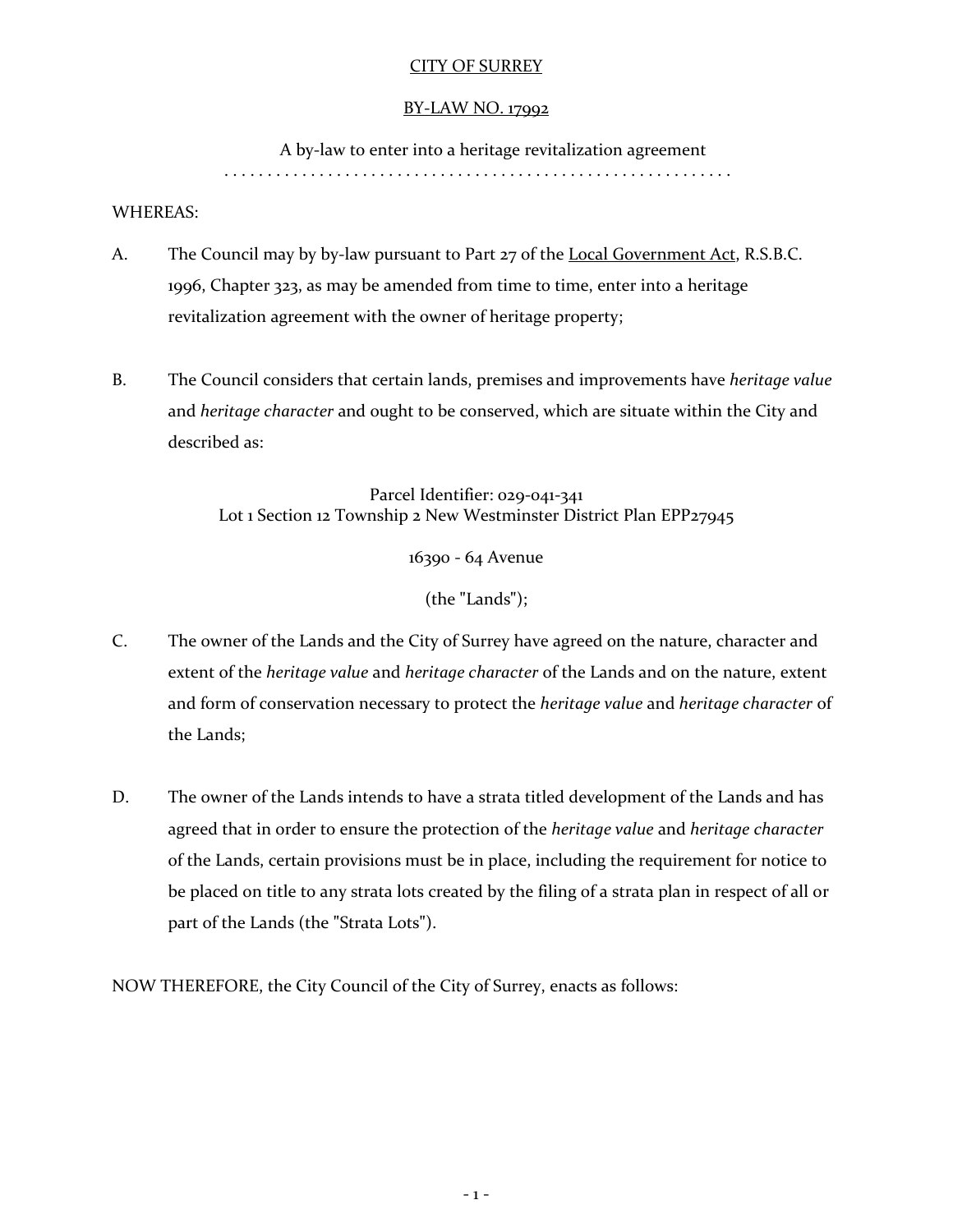- 1. The City is authorized hereby to enter into that certain Heritage Revitalization Agreement appended to this By-law as Schedule **"**I**"** (the **"**Heritage Revitalization Agreement**"**), in respect of the Lands.
- 2. The Mayor and the City Clerk are authorized on behalf of the Council to sign the Heritage Revitalization Agreement and to register a notice on the title to the Lands and to each of the Strata Lots.
- 3. Schedule **"**I**"** forms a part of this By-law.
- 4. This By-law may be cited for all purposes as **"**City of Surrey Heritage Revitalization Agreement By-law, 2013, No. 17992**"**

PASSED FIRST READING on the 8th day of July, 2013.

PASSED SECOND READING on the 8th day of July, 2013.

PASSED THIRD READING on the 8th day of July, 2013.

RECONSIDERED AND FINALLY ADOPTED, signed by the Mayor and Clerk, and sealed with the Corporate Seal on the 22nd day of July, 2013.

\_\_\_\_\_\_\_\_\_\_\_\_\_\_\_\_\_\_\_\_\_\_\_\_\_\_\_\_\_\_\_\_\_\_\_\_\_\_ MAYOR

\_\_\_\_\_\_\_\_\_\_\_\_\_\_\_\_\_\_\_\_\_\_\_\_\_\_\_\_\_\_\_\_\_\_\_\_\_\_ CLERK

h:\clerks\by-laws\bylaw library\adopted\17000\17900\byl 17992.docx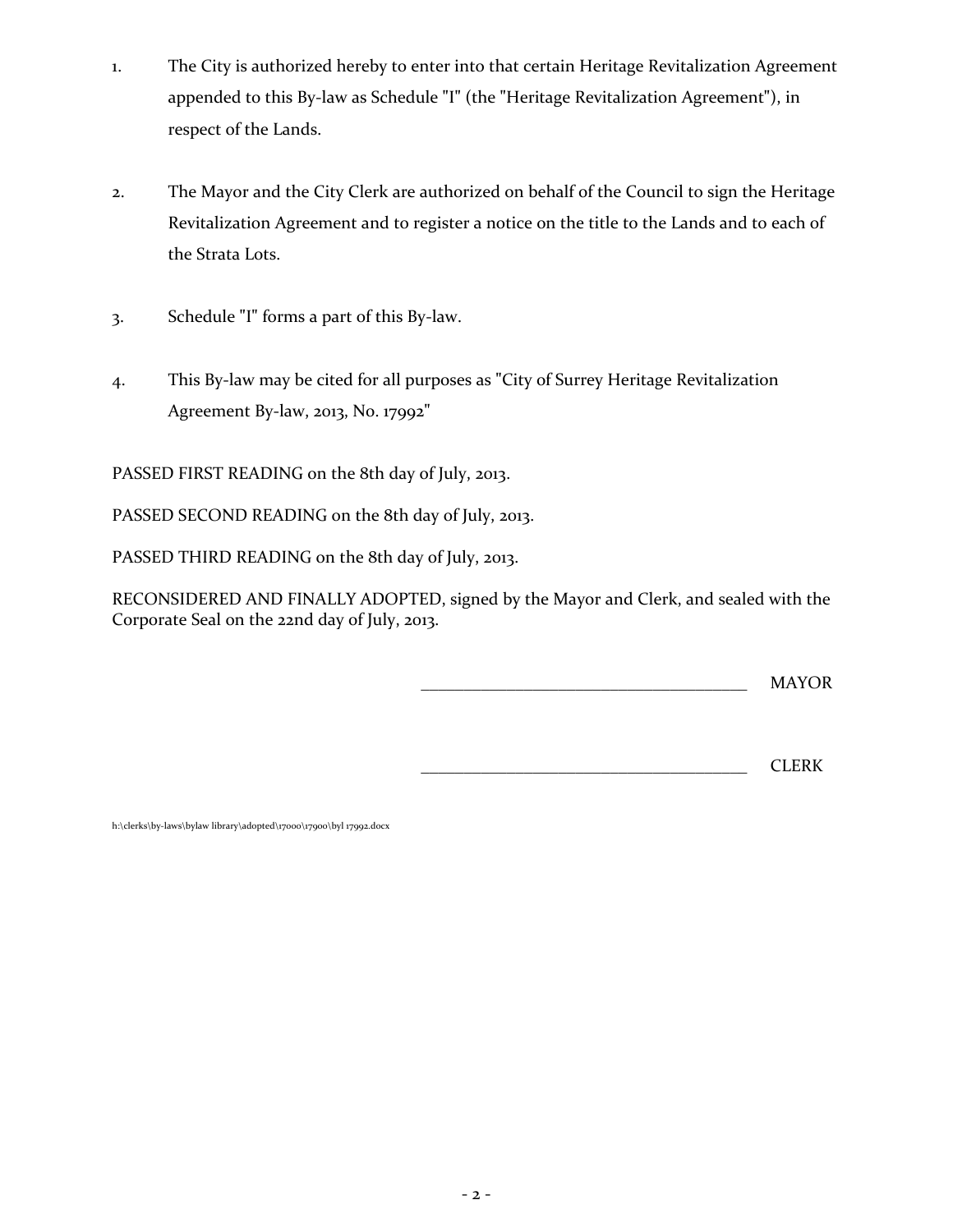### **SCHEDULE "I"**

[To City of Surrey Heritage Revitalization Agreement By-law, 2013, No. 17992]

### **HERITAGE REVITALIZATION AGREEMENT**

This Agreement made the 22nd day of July, 2013

BETWEEN:

0740156 B.C. LTD., INC.NO. 0941515 107, 19789 - 92A Avenue Langley, BC V<sub>1</sub>M 3B3

(the "Owner")

### OF THE FIRST PART

AND:

CITY OF SURREY, a municipal corporation, and having offices at 14245 - 56 Avenue Surrey, BC V3X 3A2

(the "City")

### OF THE SECOND PART

#### WHEREAS:

A. The Owner is the registered owner in fee simple of the following lands and premises situate in the City of Surrey, British Columbia and described as:

Parcel Identifier: 029-041-341 Lot 1 Section 12 Township 2 New Westminster District Plan EPP27945

16390 - 64 Avenue

(the **"**Lands**"**);

- B. The Owner and the City consider that the Lands, including the improvements and features on the Lands, have *heritage value* and *heritage character*;
- C. The Owner and the City desire to conserve the *heritage value* and *heritage character* of the Lands;
- D. For the purpose of conservation of the *heritage value* and *heritage character* of the Lands, the Owner and the City have agreed to enter into this Agreement setting out the terms and conditions of continuing protection for the *heritage value* and *heritage character* of the Lands;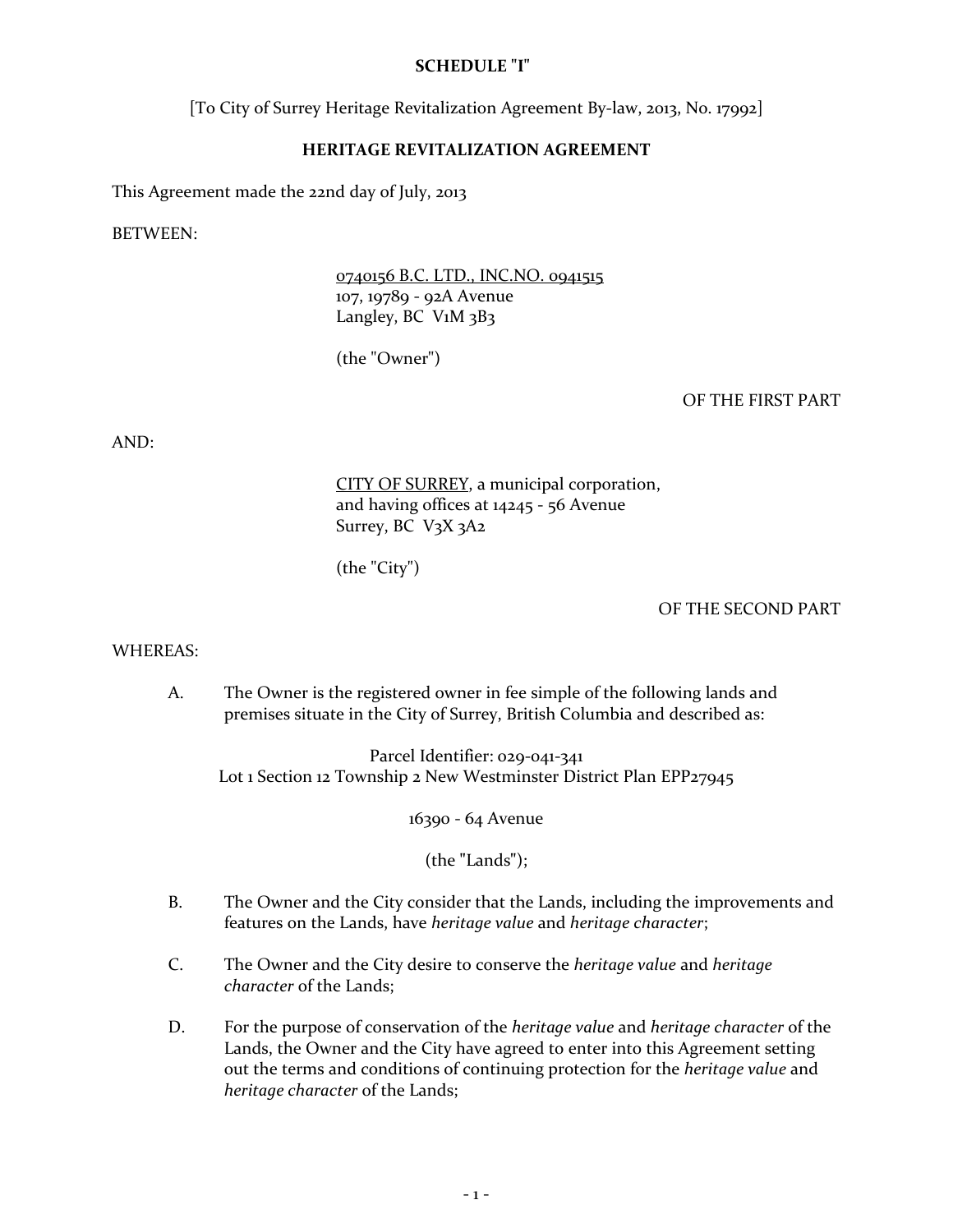- E. The owner has agreed to the terms for compensating the City for the loss in heritage value in accordance with Section 2(f) of this Agreement in the event the heritage improvements or features on the Lands are moved or destroyed other than through natural causes;
- F. The improvements or features on the Lands which have *heritage value* and *heritage character* which both the Owner and City desire to conserve have been described by text, photographs, plans and drawings attached as Schedule "A" (the "Conservation Plan") to this Agreement and Schedule "B" (the "B. McGinn Plan");
- G. The improvements or features identified in the Conservation Plan as the Potato and Machinery Storage Barn, the Dairy Building, and the Henry John (Harry) Bose Farmhouse (the "Buildings") are listed on the Surrey Heritage Register and the Owner and the City consider that the Buildings have *heritage value* and *heritage character* such that all provisions of this Agreement applicable to the Lands also apply to the Buildings.

NOW THEREFORE THIS AGREEMENT WITNESSES that in consideration of the mutual premises of the parties hereto and for other good and valuable consideration (the receipt and sufficiency of whereof is hereby by the parties acknowledged) the Owner and the City covenant and agree with one another pursuant to Section 966 of the Local Government Act, R.S.B.C. 1996, Chapter 323, as amended, re-enacted or consolidated from time to time and any successor statute (the "Local Government Act"), as follows:

### Conservation Plan

- 1. (a) The Conservation Plan forms a part of this Agreement. To the extent that the text, photographs, plans and drawings constituting the Conservation Plan require interpretation, the City shall be, in the first instance, the interpreter of the Conservation Plan and shall determine the matter. If the Owner is dissatisfied with the City's interpretation, then Section 15 of this Agreement shall apply.
	- (b) Part I of the Conservation Plan identifies, details and describes the character, extent and nature of the improvements and features on the Lands that have *heritage value* and *heritage character*. Part II of the Conservation Plan sets out the maintenance strategy, general standards and exemptions for the *conservation* and maintenance of all improvements and features on the Lands that have *heritage value* and *heritage character*. Part III of the Conservation Plan sets out the standards and specifications for relocation, restoration, rehabilitation, replication, repair, replacement or maintenance to be undertaken and completed pursuant to this Agreement, including, but not limited to: the foundation; roof structure and cladding; building envelope, wood detailing and trims; interior conditions; and the site and landscaping.

## Owner's Obligations to Protect, Conserve, Maintain and Rebuild

- 2. The Owner covenants and agrees that:
	- (a) No improvements on the Lands identified in the Conservation Plan as having *heritage value* or *heritage character* shall be *altered* including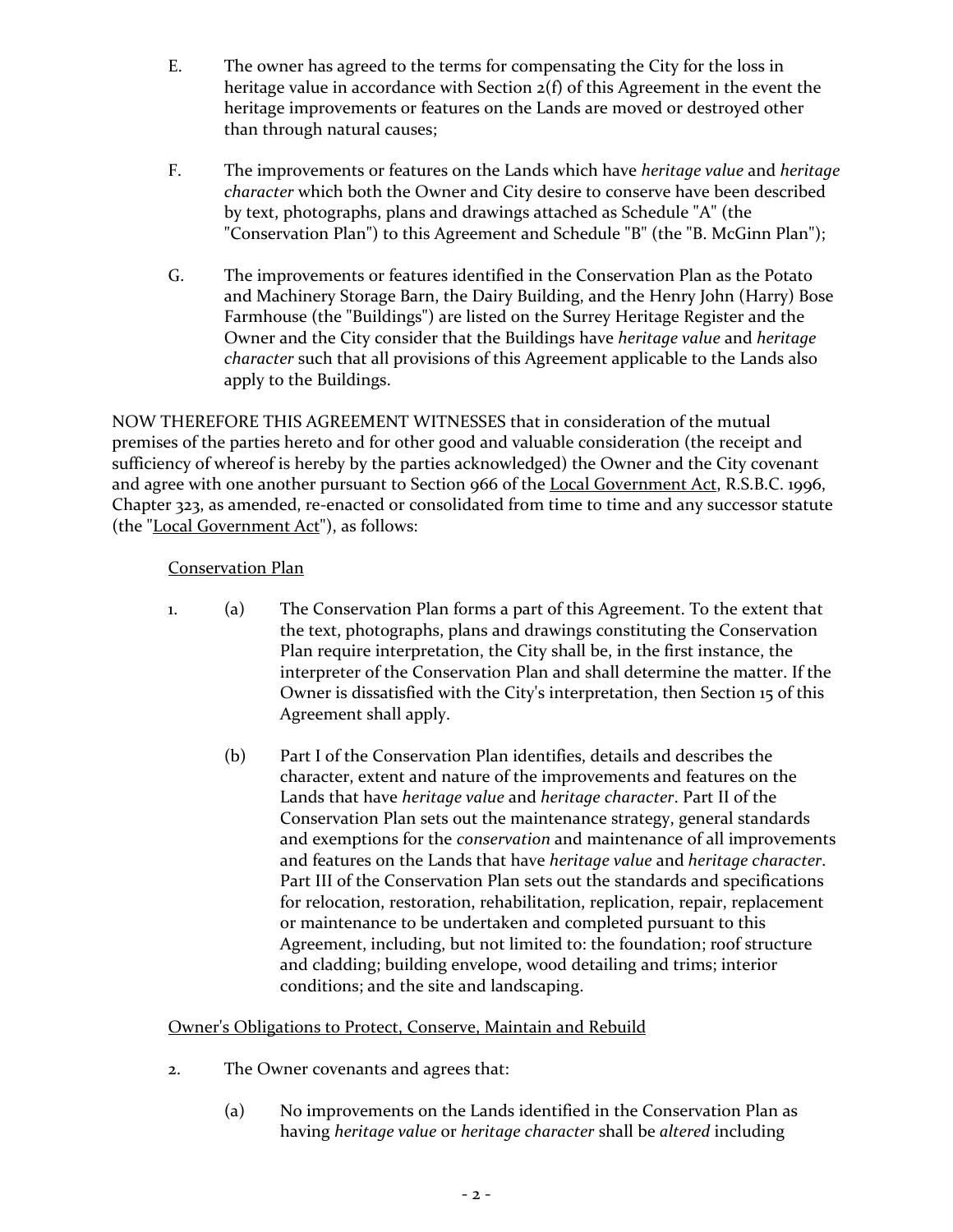alterations required or authorized by this Agreement, except as agreed to in writing by the City.

- (b) Each action of relocation, restoration, rehabilitation, replication, repair, replacement or maintenance, required by Parts I, II and III of the Conservation Plan, shall be commenced and completed in accordance with the timing, phasing, standards and specifications set out the Conservation Plan.
- (c) All improvements identified in Part I and II of the Conservation Plan as having *heritage value* and *heritage character* shall be maintained to the minimum standards and in accordance with the guidelines and requirements set out in the Conservation Plan and the "B. McGinn Plan".
- (d) In the event any one or more of the Buildings is damaged, the Owner of the Lands accepts the obligation to undertake all necessary construction to restore the damaged portion or portions of the Buildings to their original condition. The Owner is required to apply for and to hold a heritage alteration permit specifying the measures to be taken to restore the damaged portion or portions of the Buildings. The heritage alteration permit shall be subject to review and approval by the Heritage Advisory Commission. The restoration of the Buildings shall reflect the characterdefining elements and design components including, but not limited to: the tradition of agricultural use on the property; the terraced hillside site of the barn and dairy, and above it, the house; the views to the west across the lowland; the remains of the painted sign "Meadowcrest Farm/H. Bose & Sons", originally Meadow Ridge; the form, massing and materials of the barn; features of the barn, including the split shake gambrel roof with projecting peaks at the ends, horizontal wood drop siding with vertical trim, the interior wood arched truss frame and the heavy timber framing in the lower level of the potato barn; the interior fittings of the dairy building and loading dock for milk cans associated with the dairy operation; the dairy building, including its massing, pair of hipped roofs, materials and detailing (horizontal wood siding and 9-pane wood-sash windows; the farmhouse, including its massing, gabled roof form with canted ridge ends (modified after a chimney fire in the late 1930s), materials and detailing (shingle walls and 3-over-1 wood-sash windows); and the farmhouse landscape all as subject to approval by the City Architect or designate.
- (e) In the event any one or more of the Buildings is destroyed, the Owner of the Lands accepts the obligation to undertake all necessary construction to create a replica of the Buildings. The Owner is required to apply for and to hold a heritage alteration permit specifying the measures to be taken to create a replica of the Buildings. The heritage alteration permit shall be subject to review and approval by the Heritage Advisory Commission. If the design is not an exact replica, the massing and the style shall be similar to the original building, and a heritage alteration permit shall be required before a building permit can be issued for reconstruction to take place. The construction of the replica or replacement of the Buildings shall reflect the character-defining elements and design components as described in Section 2(d), all as subject to approval by the City Architect or designate.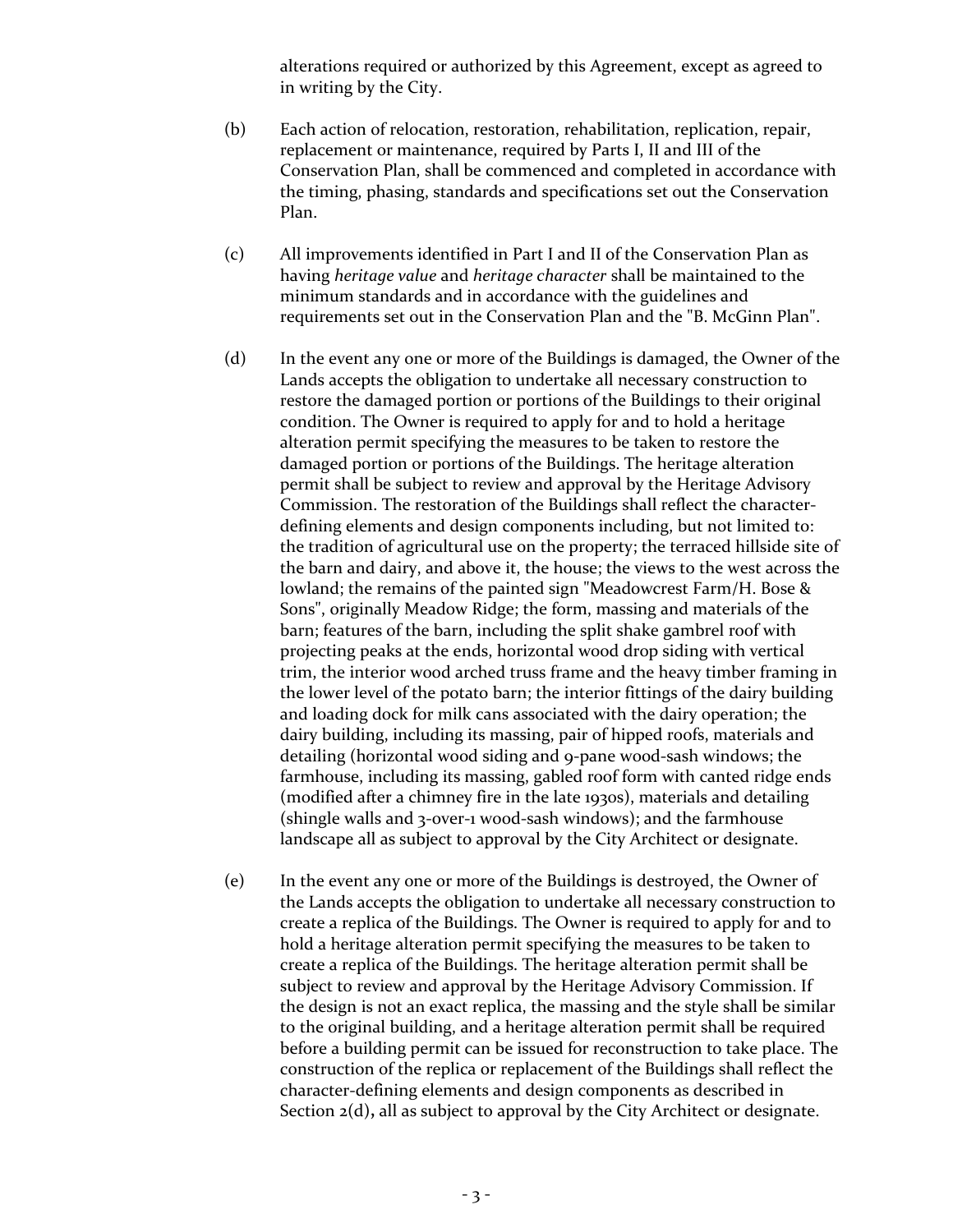- (f) In the event that any one or more of the Buildings is destroyed, in addition to the construction of a replica (to be constructed as per the B. McGinn Plan), the Owner covenants and agrees to compensate the City for the loss in heritage value to the community in the amount of \$110,297.85 for each building indexed to the Vancouver Consumer Price Index (CPI) with 2013 being the base year, except that if the Buildings are destroyed through natural causes, including but not limited to, flood, earthquake and accidental fire as determined by the City in its sole discretion, and a replica is constructed by the Owner that is acceptable to the Heritage Advisory Commission or any successor decision making body in is sole discretion, then payment of compensation by the Owner to the City is not required.
- (g) As the Buildings are currently vacant and unoccupied, the Owner of the Lands agrees to maintain the integrity and security of the Buildings and Lands including but not limited to, on-site security, monitored security alarm system, perimeter fencing and lighting, and boarding of windows and doors. The Owner of the Lands must provide in writing a 24-hour emergency contact number and confirm the security measures are in place. If the Owner fails to secure the Buildings, the City may and is authorized to undertake the necessary works to secure the Buildings, and the cost shall be at the expense of the Owner and the City shall be at liberty to recover the costs in a like manner as City property taxes on the Lands with reasonable notice for the purpose of undertaking the necessary works to secure the Buildings and to conduct an inspection to determine that the security measures continue to be in place.
- (h) As the Buildings are currently vacant and unoccupied, the Owner agrees to post a sign that reads as follows:

### **PROTECTED HERITAGE SITE No Vandalism or Removal of Materials (Maximum individual penalty: \$50,000 and 2 years Imprisonment)**

If the Owner fails to post the required sign, the City may and is authorized to post the sign, and the cost shall be at the expense of the Owner and the City shall be at liberty to recover the costs in a like manner as City property taxes on the Lands.

- (i) Once the Buildings are occupied, there must be appropriate security measures in place to maintain the integrity and security of the Buildings and Lands. Should the Buildings become vacant and unoccupied for a period of 30 days or more, the requirements in  $2(g)$  apply, including the right of the City to carry out the necessary works at the expense of the Owner, unless otherwise agreed to in writing by the City. The Owner of the Lands must also provide in writing a 24-hour emergency contact number and confirm that the security measures are in place.
- (j) The Owner shall do or cause to be done all such things, and shall take or cause to be taken all such actions, as are necessary to ensure that the restrictions and requirements set out in Parts II and III of the Conservation Plan are fully observed, and the Owner shall not do, cause or allow to be done anything that will be in breach of the restrictions and requirements of this Agreement.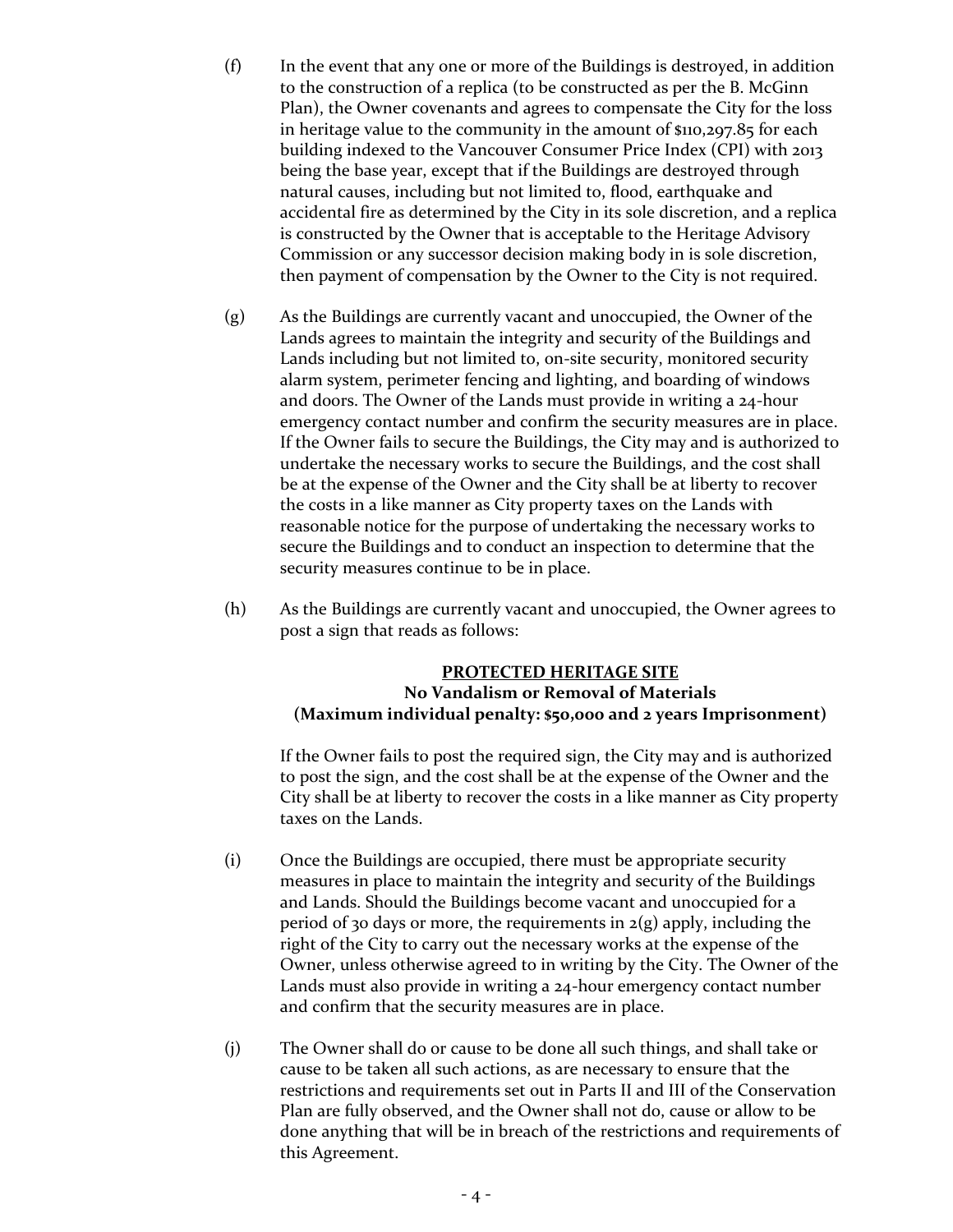- (k) Where required by the City in a heritage alteration permit, the Owner shall provide a security to guarantee the performance of the terms, requirements and conditions contained in the Conservation Plan.
- (l) The Owner may apply to the City for funding including, but not limited to, monies for exemption from taxes, or any provision for assistance as specified in Section 25 of the Community Charter, S.B.C. 2003, c.26 (the "Community Charter". For the purposes of City of Surrey Heritage Sites Financial Assistance By-law, 2003, No. 15099, each Building shall be considered a separate City Heritage Site as that term is defined in the bylaw.
- (m) If the intent is to have a strata titled development, the Owner as the owner developer will insure that the maintenance requirements discussed in this Agreement will be set out within the by-laws governing the strata titled development before the first meeting of the owners of the strata development. The by-laws that reflect these maintenance requirements, and the maintenance requirements themselves, shall not be changed without the prior written consent of the City.

### Variation to By-laws

3. No variation to by-laws are applicable to the Lands.

### Construction and Maintenance

4. Wherever under this Agreement the Owner relocates, restores, rehabilitates, replicates, repairs, replaces, maintains or in any way alters improvements on, or features of the Lands identified in the Conservation Plan as having *heritage value* and *heritage character* or constructs or maintains other works to protect or conserve such improvements or features, all such work shall be done at the Owner's sole expense strictly in accordance with the Conservation Plan and as agreed by the City in writing and all improvements or features shall be diligently and continuously maintained in good repair and efficient operating condition by the Owner at the Owner's sole expense in accordance with good engineering, design, heritage and conservation practice.

## No Liability to City

- 5. In no case shall the City be liable or responsible in any way for:
	- (a) any personal injury, death or consequential damage of any nature whatsoever, howsoever caused, that be suffered or sustained by the Owner or by any other person who may be on the Lands; or
	- (b) any loss or damage of any nature whatsoever, howsoever caused to the Lands or any improvements or personal property thereon belonging to the Owner or to any other person,

arising directly or indirectly from compliance with the restrictions and requirements of this Agreement, wrongful or negligent failure or omission to comply with its restrictions and requirements, or refusal, omission or failure of the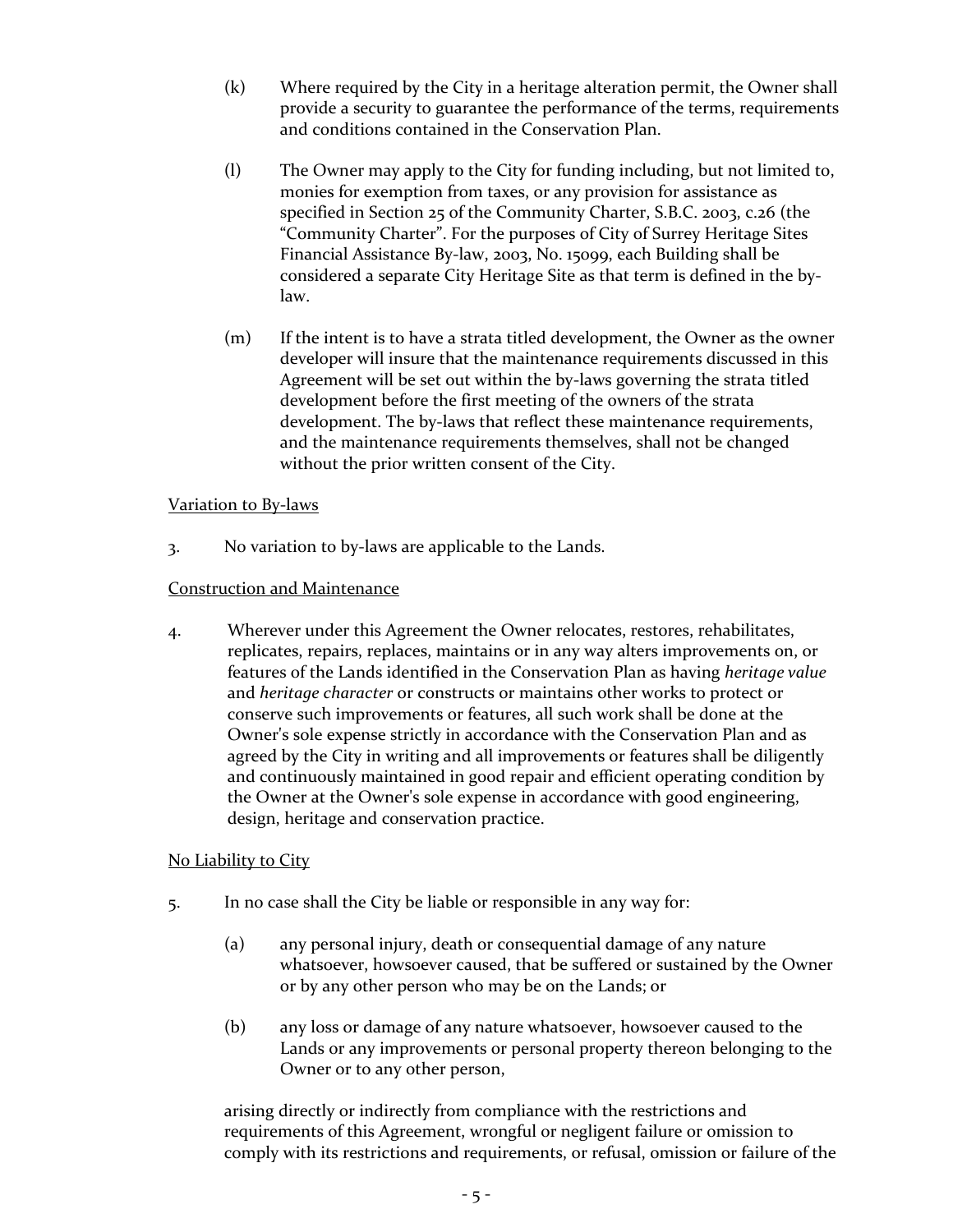City to enforce or require compliance by the Owner with the restrictions or requirements or with any other term, condition or provision of this Agreement.

#### Reasonable Care and Risk

6. The Owner shall at all times, in complying with the restrictions or requirements of this Agreement, take reasonable care not to injure any person or cause or allow damage to any property, and shall take reasonable care not to cause, suffer, permit or allow any condition to exist that might reasonably lead to, cause or result in injury to any person or property including persons and property on adjacent lands. It shall be the sole responsibility of the Owner to comply and maintain compliance with the restrictions and requirements in a safe manner, and without reasonably foreseeable risk to persons or property. Compliance with the restrictions and requirements in this Agreement shall be at the sole and exclusive risk and cost of the Owner.

### **Modification**

7. If, in fulfilling its responsibilities and obligations pursuant to this Agreement, the Owner perceives or becomes aware of any unreasonable risk of injury to persons or damage to property or other potential loss that cannot be reasonably avoided, alleviated, reduced or eliminated except by measures that would be a breach of the restrictions, requirements of this Agreement, the Owner shall notify the City in writing of the nature and extent of the risk and of the measures proposed by the Owner to be undertaken at its sole cost to reduce, alleviate, avoid or eliminate the risk. Risk shall remain with the Owner.

### **Indemnity**

8. The Owner shall at all times indemnify and save harmless the City and its elected and appointed officials, employees, contractors and agents of and from all loss and damage, and all actions, claims, costs, demands, expenses, fines, liabilities and suits of any nature whatsoever by whomsoever brought for which the City shall or may become liable, incur or suffer by reason of existence and effect whether direct or indirect of the restrictions or requirements of this Agreement, or breach or nonperformance by the Owner of any covenant, term or provision hereof, or by reason of any work or action of the Owner in performance of this Agreement, or by reason of any work or action of the Owner in performance of its obligations, or by reason of any wrongful act or omission, default or negligence of the Owner.

### Alternative Remedies

9. Any performance by the City pursuant to a statutory right to perform the obligations of an Owner arising out of this Agreement may be exercised fully in accordance with the Local Government Act and the Community Charter, and shall be without prejudice to any and all other remedies at law and equity available to the City, and no reference in this Agreement to, or exercise of any specific right or remedy by the City, shall preclude the City from exercising any other right or remedy.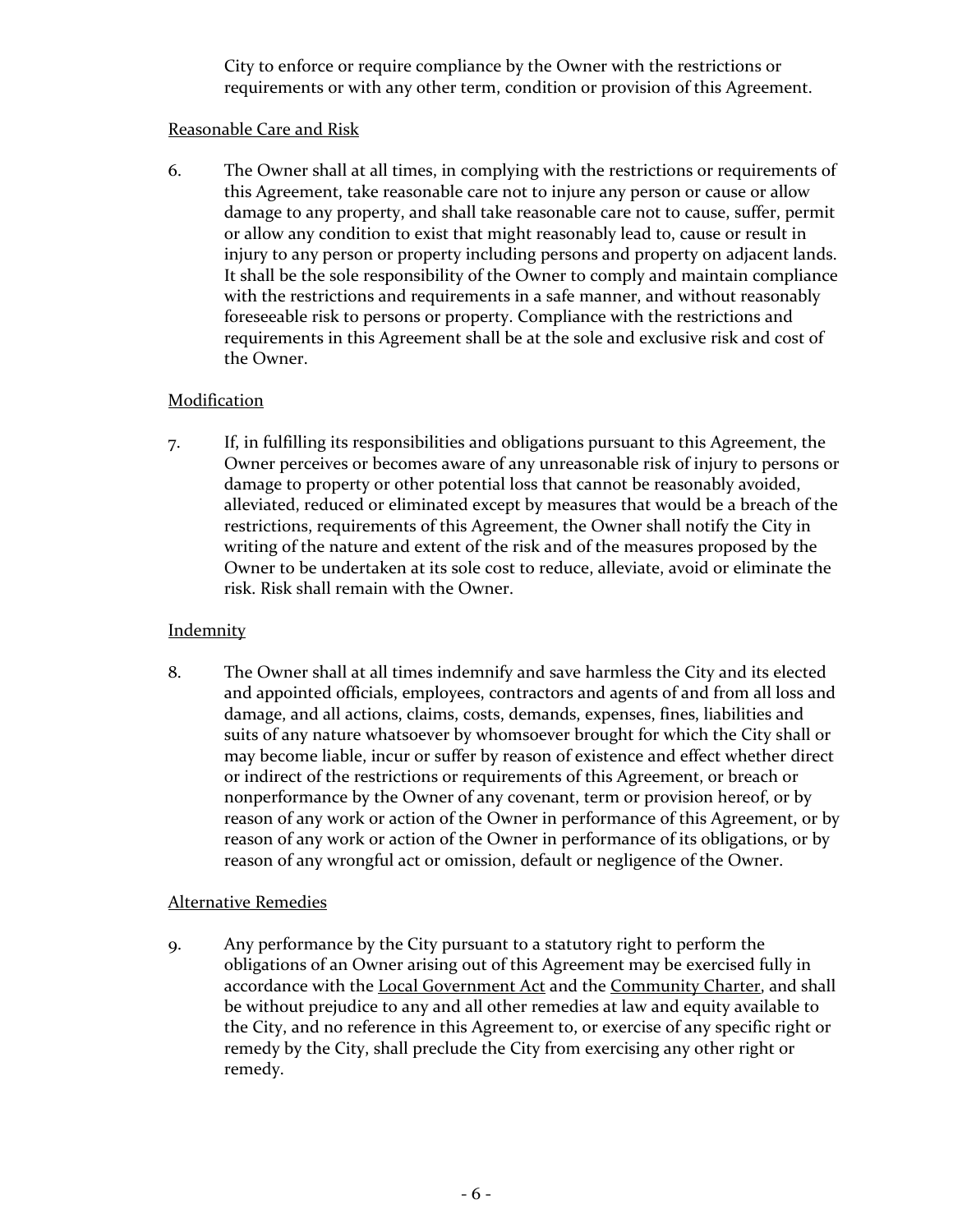### **Damages**

10. The Owner covenants and agrees that the measure of damages for any breach of the restrictions or requirements of this Agreement shall include, but shall not be limited to, the actual cost and expense of all administration, labour, materials, equipment, services and work required for all remedial acts necessary to fully relocate, restore, rehabilitate, replace, repair or maintain the building, structure, improvements on or features of the Lands having *heritage value* and *heritage character* to be protected, conserved, preserved or kept in its natural state. The nature and extent of any breach of the said restrictions and requirements, and the nature and extent of any relocation, restoration, rehabilitation, replacement, maintenance or remedial work or action of any nature required to remedy such breach shall be determined by the City by reference to the Conservation Plan, and Sections 2 and 4 of this Agreement.

### No Waiver

11. No restrictions, requirements or other provisions in this Agreement shall be deemed to have been waived by the City unless a written waiver authorized by resolution of the Council and signed by an officer of the City has first been obtained, and without limiting the generality of the foregoing, no condoning, excusing or overlooking by the City on previous occasions of any default or any previous written waiver shall be taken to operate as a waiver by the City of any subsequent default or in any way to defeat or affect the rights of remedies to the City.

### Statutory Authority and Proprietary Rights

12. Nothing in this Agreement shall limit, impair, fetter, or derogate from the statutory powers of the City all of which powers may be exercised by the City from time to time and at any time to the fullest extent that the City is enabled and no permissive by-law enacted by the City, or permit, license or *approval*, granted, made or issued hereunder, or pursuant to statute, by the City shall stop, limit or impair the City from relying upon and enforcing this Agreement.

### Compliance with Laws

13. Despite any provision of this Agreement, the Owner shall comply with all laws, including by-laws of the City and all regulations and orders of any authority having jurisdiction, and to the extent only that such laws, regulations and orders are mandatory and necessarily require the breach of any restriction or positive obligation of this Agreement to be observed or performed by the Owner, or less than strict compliance with the terms hereof, then the Owner upon sixty (60) days' written notice to the City shall be excused from complying with such restrictions or performing such obligation and such restriction or obligation shall be suspended but only to the extent and for the time that such mandatory law, regulation or order is inconsistent with compliance with the said restrictions or obligations.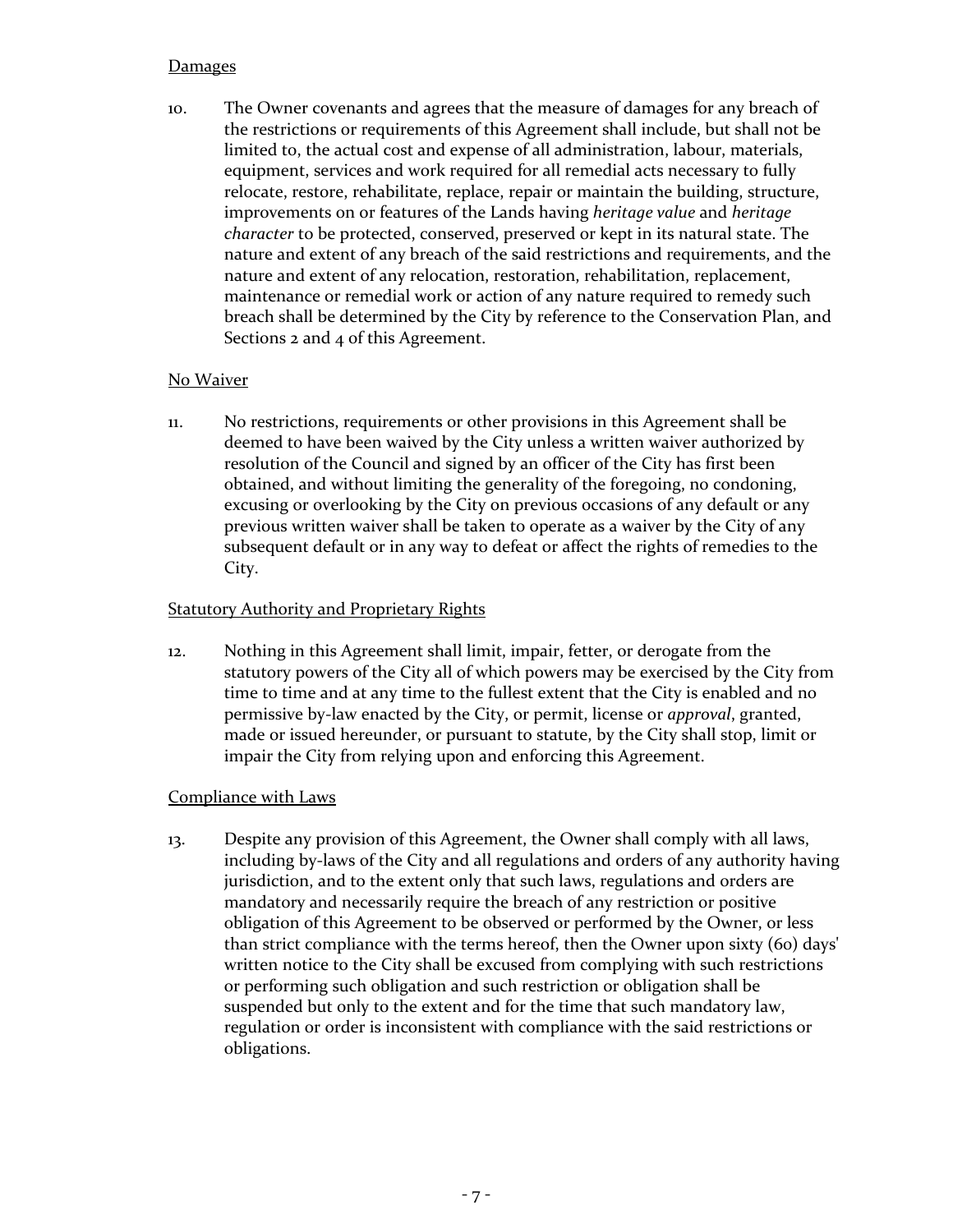#### Notice

14. Any notice to be given under this Agreement shall be in writing and may be either delivered personally or sent by prepaid registered mail and if so mailed shall be deemed to have been given five (5) days following the date upon which it was mailed. The address of the parties for the purpose of notice shall be as follows:

If to the City:

Attention: City Clerk CITY OF SURREY 14245 - 56 Avenue Surrey, BC V3X 3A2

If to the Owner:

0740156 B.C. LTD., INC.NO. 0941515 107, 19789 - 92A Avenue Langley, BC V<sub>1</sub>M 3B3

Any party may at any time give notice in writing to the other of any change of address and after the third day of giving of the notice, the address specified in the notice shall be the address of the party for the giving of notices.

If title to the Lands is transferred to a new Owner, the new Owner shall provide notice in writing to the City within 15 days of such a transfer providing the name of the new Owner, the contact for notice if it is different than the Owner and the new address to which notices are to be sent.

#### Arbitration

- 15. The Owner, if dissatisfied with the City's interpretation of the Conservation Plan and any determination pursuant to Section 1(a) of this Agreement, may require that the matter be decided and determined by binding arbitration as follows:
	- (a) The Owner must, within thirty (30) days of any exercise of discretion by the City, give notice to the City of its intention to dispute and in such notice shall name a member in good standing of the Architectural Institute of British Columbia who has agreed to act as an arbitrator;
	- (b) The City shall within thirty (30) days of receipt of the aforesaid notice either accept the Owner's arbitrator, or name another with the same qualifications willing to act, and shall give notice of the same to the Owner;
	- (c) Where each of the Owner and the City have named an arbitrator, the two arbitrators shall within thirty (30) days of the City's notice pursuant to Section 15(b) appoint a third arbitrator having the same qualifications and the three arbitrators shall decide the dispute;
	- (d) Where the City accepts the arbitrator first selected by the Owner, that arbitrator shall act as a single arbitrator and forthwith decide the dispute;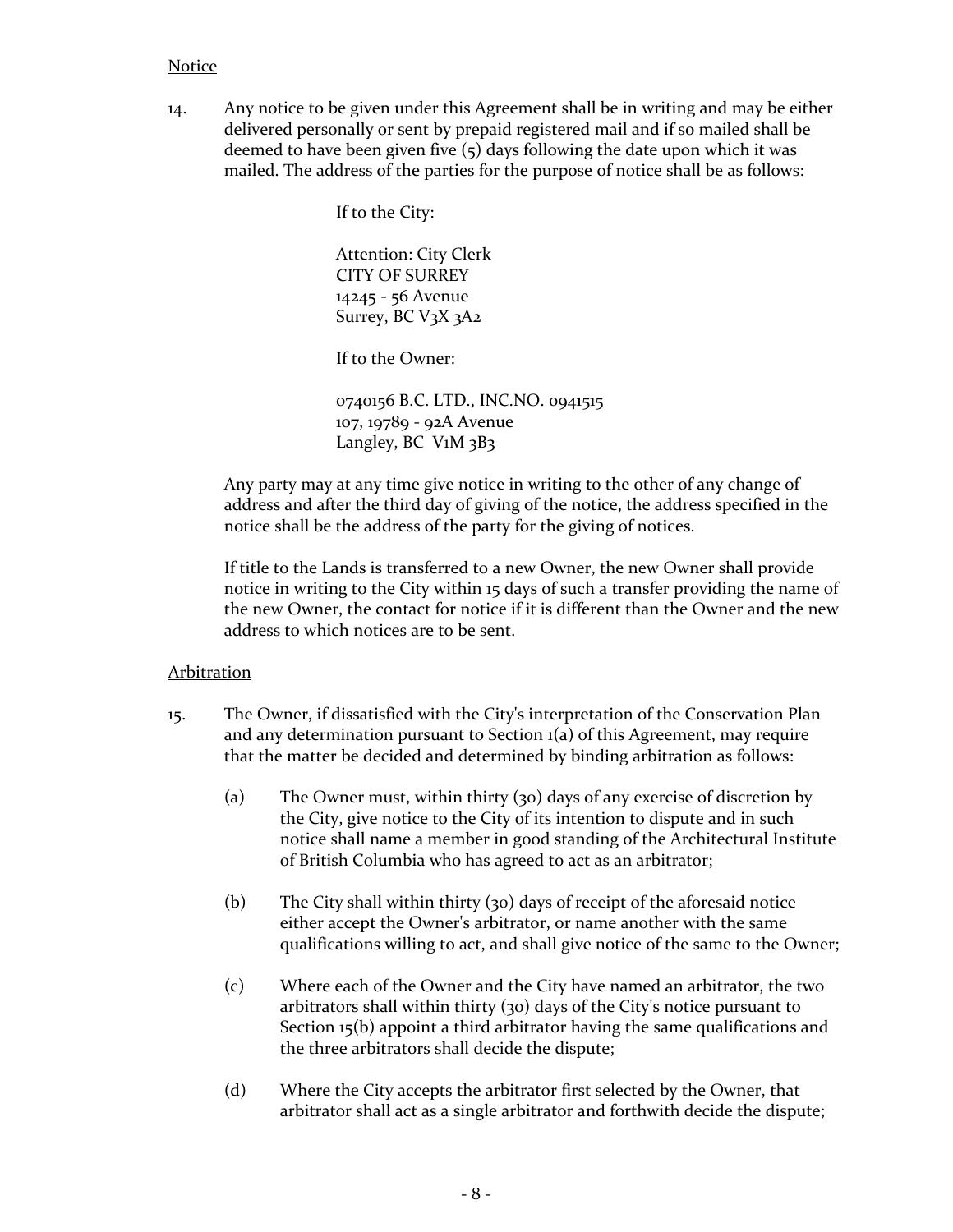- (e) Any arbitrator's decision in respect of the exercise of discretion by the City shall be final, conclusive and binding on all parties;
- (f) The arbitrator shall award the prevailing party full compensation for all costs and expenses of the arbitrator, costs and fees of the proceedings and solicitor-client costs and expenses; and
- (g) The arbitrator shall issue a final decision regarding the dispute within twenty-five (25) business days after the arbitrator's appointment, subject to extension of that time by agreement of the parties.
- 16. Without limiting the City's power of inspection conferred by statute and in addition to that power, the City shall be entitled at all reasonable times and with reasonable notice to enter onto the Lands from time to time for the purpose of ensuring that the Owner is fully observing and performing all of the restrictions and requirements in this Agreement to be observed and performed by the Owner, and wherever possible, when an inspection of the Lands is undertaken, the City shall provide reasonable notice to the Owner.

### **Headings**

17. The headings in this Agreement are inserted for convenience only and shall not affect the construction of this Agreement or any of its provisions.

#### Schedules

18. All schedules to this Agreement are incorporated into and form part of this Agreement.

### Number and Gender

19. Whenever the singular or masculine or neuter is used in this Agreement, the same shall be construed to mean the plural or feminine or body corporate where the context so requires.

#### **Interpretation**

20. Terms used in this Agreement that are italicized are defined in the Local Government Act, and the Heritage Conservation Act, R.S.B.C. 1996, Chapter 187, as amended, re-enacted or consolidated from time to time and any successor statute, and shall take their meaning from those Acts.

#### Successors Bound

21. All restrictions, rights and liabilities imposed upon or given to the respective parties under this Agreement shall extend to and be binding upon their respective heirs, executors, administrators, successors and assigns. When the Owner is more than one party they shall be bound jointly and severally by the terms, covenants and agreements on the part of the Owner.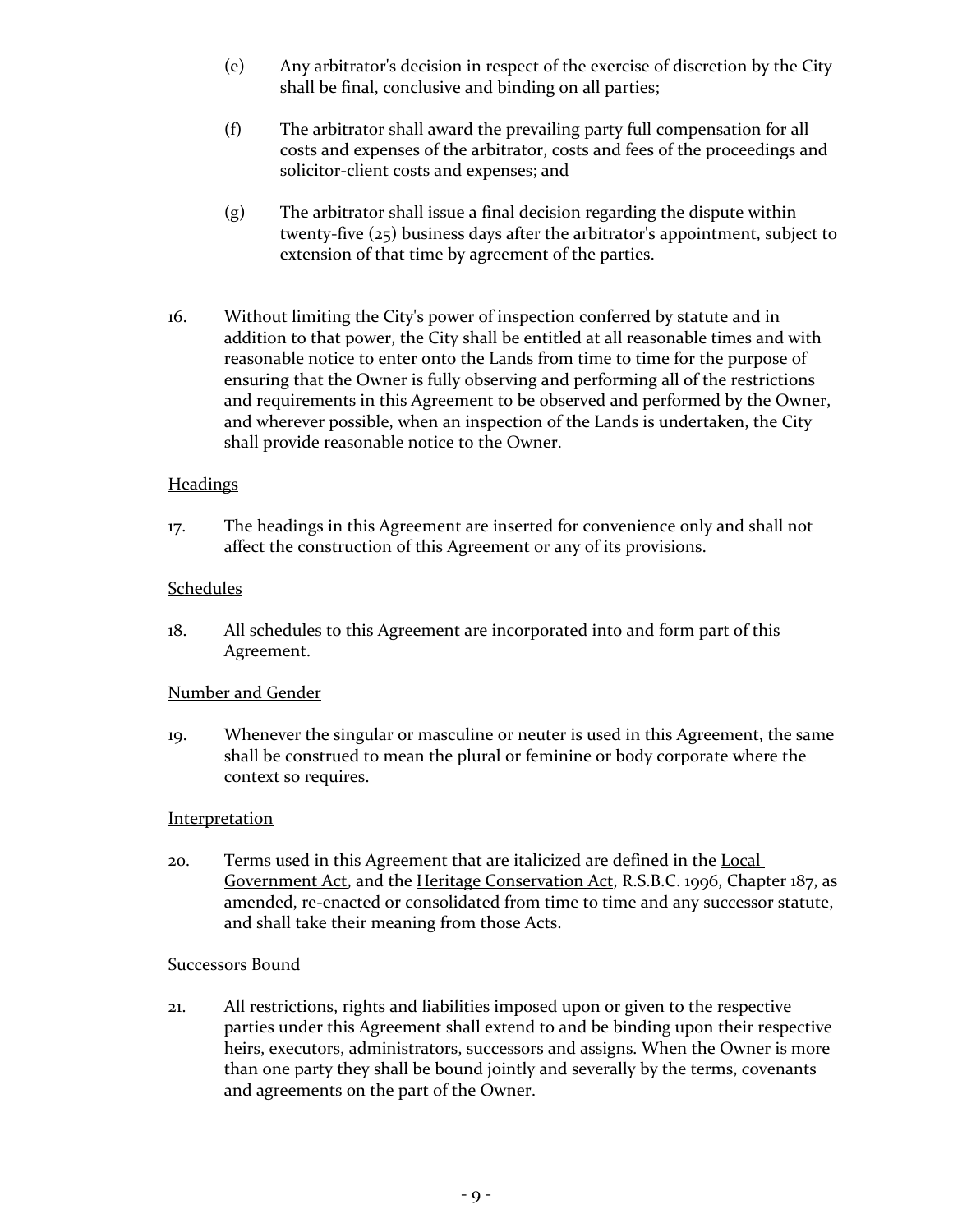### Notice to be Filed

22. Notice of this Agreement and amendments to it will be filed in the Land Title Office and once filed, this Agreement and amendments will be binding on all persons who acquire an interest in the Lands.

IN WITNESS WHEREOF the Owner and the City have executed this Agreement as of the date first above written.

**0740156 B.C. LTD., INC.NO. 0941515** by its authorized signatory

\_\_\_\_\_\_\_\_\_\_\_\_\_\_\_\_\_\_\_\_\_\_\_\_\_\_\_\_\_\_

\_\_\_\_\_\_\_\_\_\_\_\_\_\_\_\_\_\_\_\_\_\_\_\_\_\_\_\_\_\_

\_\_\_\_\_\_\_\_\_\_\_\_\_\_\_\_\_\_\_\_\_\_\_\_\_\_\_\_\_\_

Terry Chong

**CITY OF SURREY**

Dianne Watts Mayor

Jane Sullivan City Clerk

v:\wp-docs\admin & policy\13data\apr-jun\06100956es.docx DRV 10/30/13 10:16 AM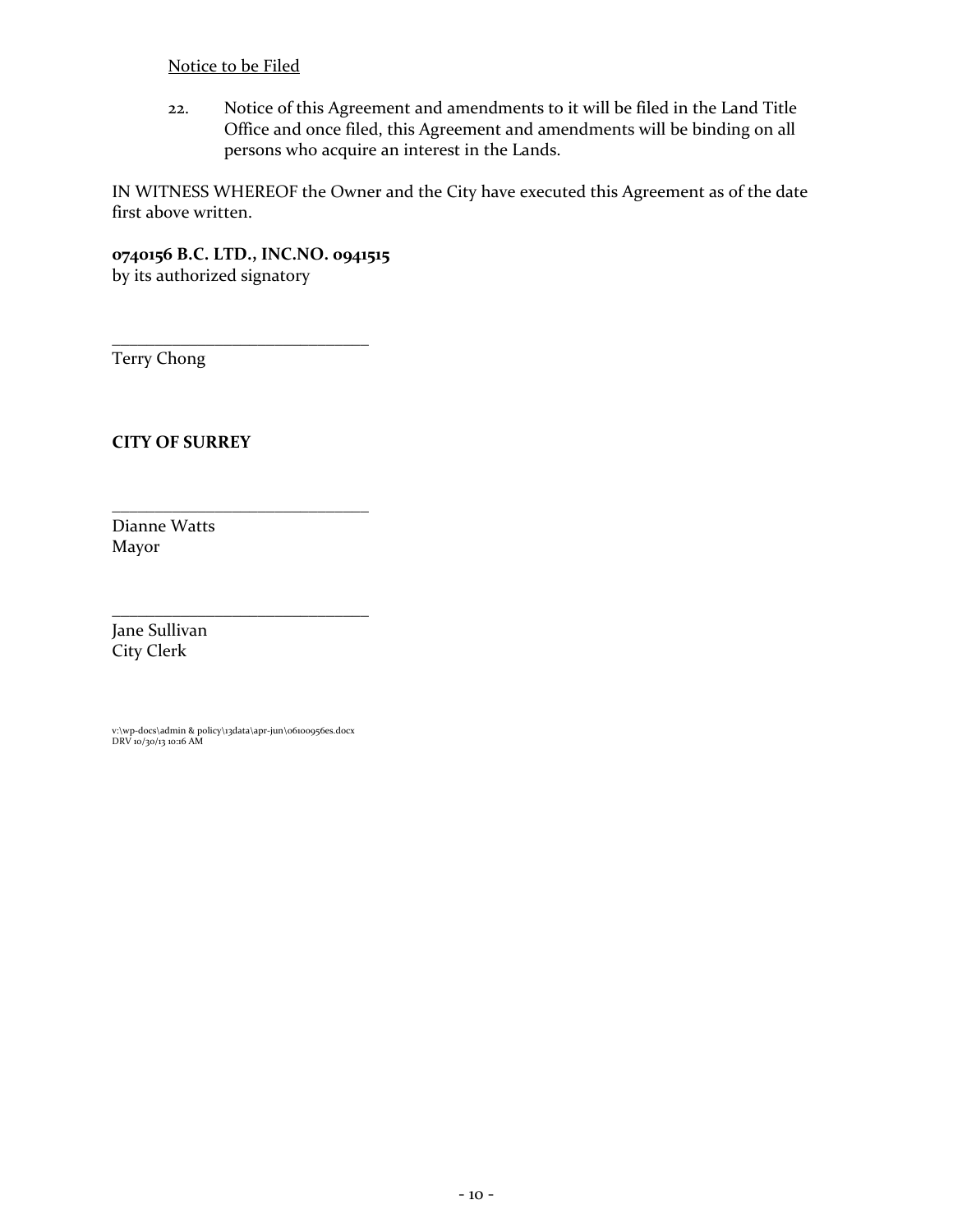### **SCHEDULE "A"**

#### **CONSERVATION PLAN**

#### **PART I – HISTORICAL AND ARCHITECTURAL BACKGROUND**

#### **1. Meadow Ridge Farm History and Heritage Value**

#### **Description**

The historic place is the Henry John (Harry) Bose (Meadow Ridge) Farm at 16390 64 Avenue in Surrey. The property is comprised of a historic farmhouse on an upper slope of the property, a Tshaped gambrel roofed historic barn built in stages from 1936, a Dairy Building on the north side of the barn, a gable-roofed lower loafing barn addition to the west of the historic barn, and a front and rear barnyard. Adjoining the historic barnyard to the south is the Bose Heritage Forest, a tract of mature forest land with significant regional and community value.

#### Heritage Value

The property has value for its association with a local and prominent Surrey pioneer family, for its record of technological innovation, for its association with an important early builder, for the barn being an excellent surviving example of a 'textbook' barn, and for being prominent landmark agricultural buildings on a busy thoroughfare. Specifically:

- 1. The farm was operated by three generations of the Bose family for over a century. Henry Bose acquired the property in Surrey Centre in 1892 and this property in 1900 and was an important and influential personage in Surrey's history. He served as Councillor, Reeve (1905-10) and Police Magistrate for thirty-five years. He was founding member of the Farmer's Institute, the Surrey Cooperative Association and the Cloverdale Odd Fellows Lodge and he was Secretary-Treasurer of the Lower Fraser Valley Agricultural Association. Bose Road, which is now  $64<sup>th</sup>$  Avenue, was named after him. Henry Bose's sons Harry and Norman assumed responsibility for the farm as Henry got more involved in community activities, with Harry acquiring some of the land in 1940. When Henry died in 1951, the two sons formed a partnership to run the farm. In 1963 this partnership was dissolved and Harry and his wife Freda operated the farm, while Norman farmed his own property to the directly to the east of the Meadow Ridge Farm. Harry's sons Roger and Bob, the third generation of Boses with a direct connection to the farm, were also business and community leaders. Roger focused on operating the farm, while Robert (Bob) Bose was Mayor of Surrey from 1987 to 1996 and served as a municipal councillor until 2011.
- 2. The original barn was built in 1936 for potato and machinery storage in support of the extensive potato farming operation. The ground floor of this original barn is of concrete exterior wall construction with a wood stud and interior plank interior liner, specifically built for potato storage. The heavily beamed main floor was used for machinery storage. Subsequent to 1936, the original barn was extended south, presumably as a milking barn with hay storage above. In 1939, the west milking barn was constructed as a state-of-the-art stanchion milking barn. This barn was equipped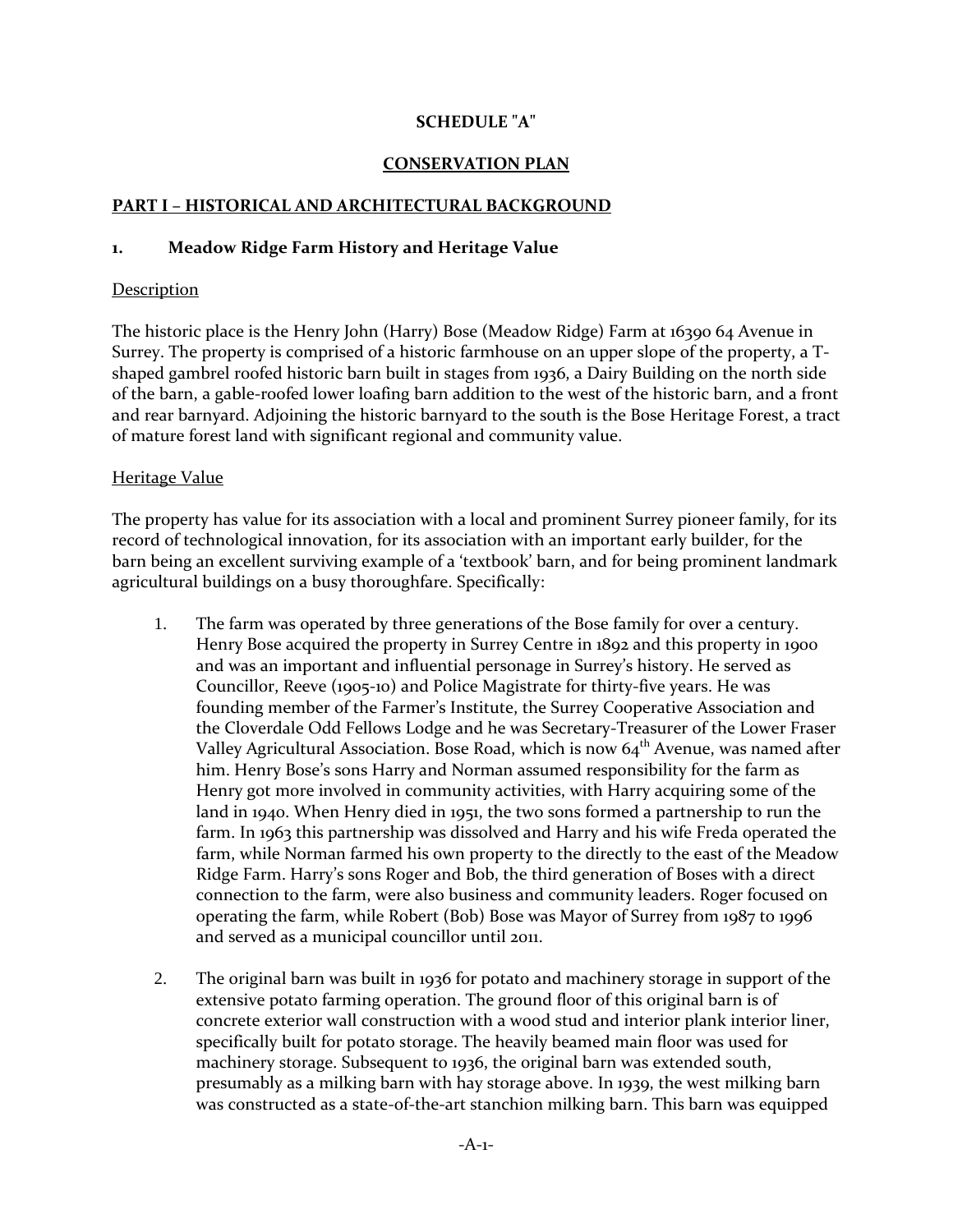with a rail-mounted manure hopper system to facilitate manure handling and disposal, as well as foot pedal operated water faucets at each stanchion. The latest in automated milking machinery was employed and the Dairy building was constructed with a large concrete water tank along the southeast wall set-up for a continuous through-put of ground water for refrigeration of multiple five gallon cans of milk, prior to loading and transport from the loading dock. The south extension of the original barn was used as a calfing barn on the ground floor and hay storage above. A loft hopper was constructed with surviving gate equipment to facilitate metering of feed to the ground floor.

- 3. A heritage landscape assessment has been undertaken by Sharp & Diamond Landscape Architecture Inc., as part of this study. Their research and findings confirm that the Bose Heritage Forest is regionally significant as few large forest tracts have survived in metropolitan areas and the forest has significant potential passive recreational value to local residents. The forest has a long community use history and is home to a wide variety of fauna, including grey owls and barn owls. In addition to establishing the qualitative value of the forest, the farmhouse landscape was assessed. Of particular note were the rockery and pocket orchard.
	- 4. The 1-1/2 storey clipped gable farmhouse dates from the 1926 and was built for Harry and Freda Bose, where they raised their four children. The dormer on the north side of the house was an addition, as was the kitchen extension.

### **2. Character Defining Elements**

Key character defining elements can be summarized as follows:

- Tradition of agricultural use on the property;
- The terraced hillside site of the barn and dairy, and above it, the house;
- The views to the west across the lowland:
- The remains of the painted sign "Meadowcrest Farm/H. Bose & Sons", originally Meadow Ridge;
- The form, massing and materials of the barn, including the complex plan, which reflects the stages of growth, and the siting within the sloping hillside allowing access to both levels of the 1936-39 barn from grade;
- Features of the two 1930s portions of the barn, including the split shake gambrel roof with projecting peaks at the ends, horizontal wood drop siding with vertical trim, the interior wood arched truss frame and the heavy timber framing in the lower level of the potato barn;
- The interior fittings of the Dairy building and loading dock for milk cans associated with the dairy operation;
- The Dairy building, including its massing, pair of hipped roofs, materials and detailing (horizontal wood siding and 9-pane wood-sash windows);
- The farmhouse, including its massing, gabled roof form with canted ridge ends (modified after a chimney fire in the late 1930s), materials and detailing (shingle walls and 3-over-1 wood-sash windows); and
- The farmhouse landscape.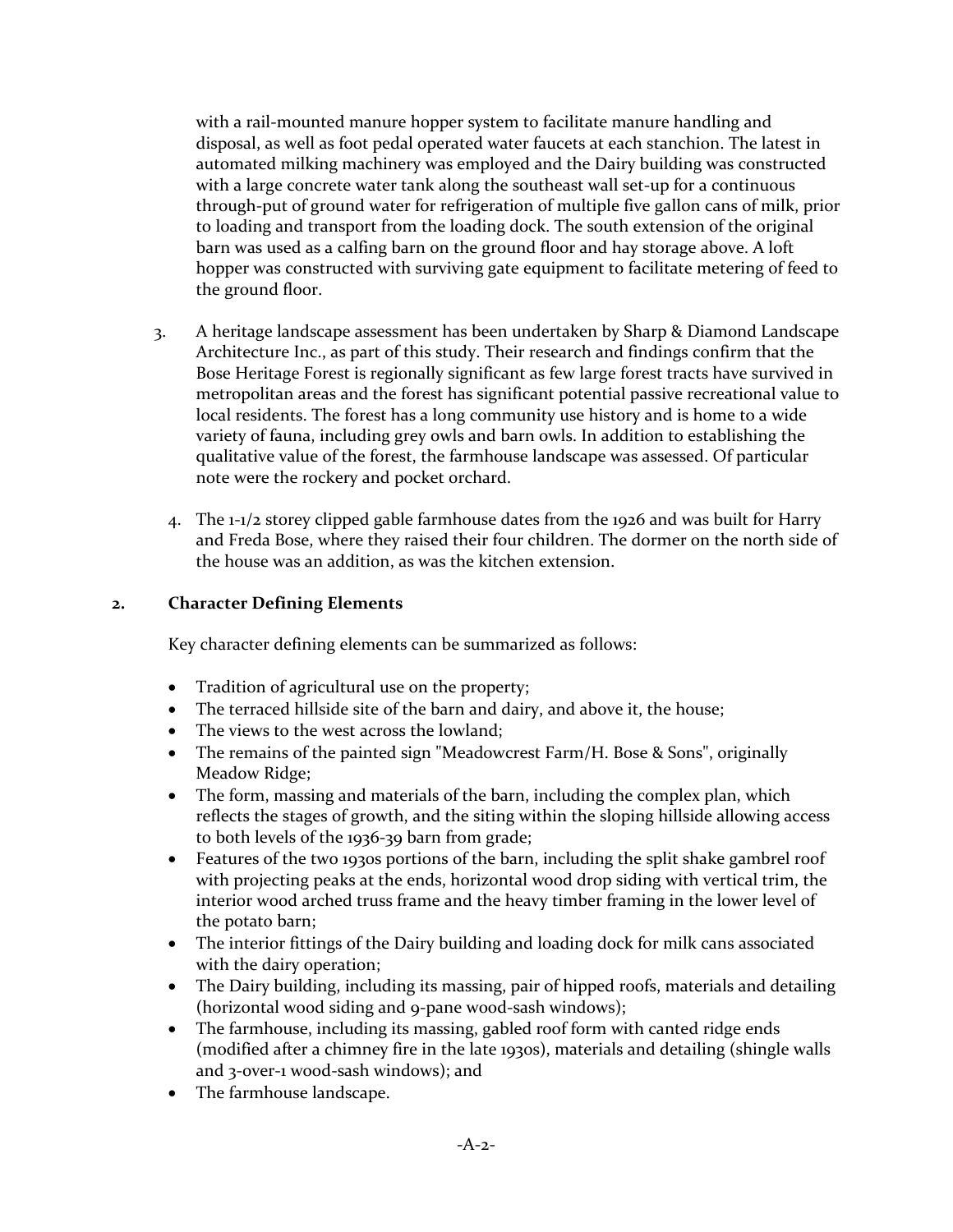### **3. Existing Appearance and Features**

### **A. The Barn**

The Barn features:

- Horizontal wood drop cladding with vertical trim.
- Split-shake cross-gabled gambrel (double-sloped) roof with projecting peaks and smaller lower cross-gabled projections, shed roof dormers continuous with upper slope of main roof. Gabled vents on main ridge.
- Ribbon windows on main level. Hopper operation.
- Interior wood arch truss frame.
- Heavy timber framing on the lower level of the potato barn.



Refer to the following plans and elevations in the B. McGinn Plan: 1A1-01, 1A1-02, 1A2-01, 1A2-02, 1A3-01, 1A3-02

## **B. The Dairy Building**

The simple, utilitarian Dairy Building features:

- Horizontal wood drop cladding.
- L-shaped massing.
- Square 9-pane wood sash windows with hopper operation.
- Cross-hipped low profile shingle roof.
- Square pyramid roofed cupola on main ridge. Boxed eaves.



Refer to the following plans and elevations in the B. McGinn Plan: 1A1-03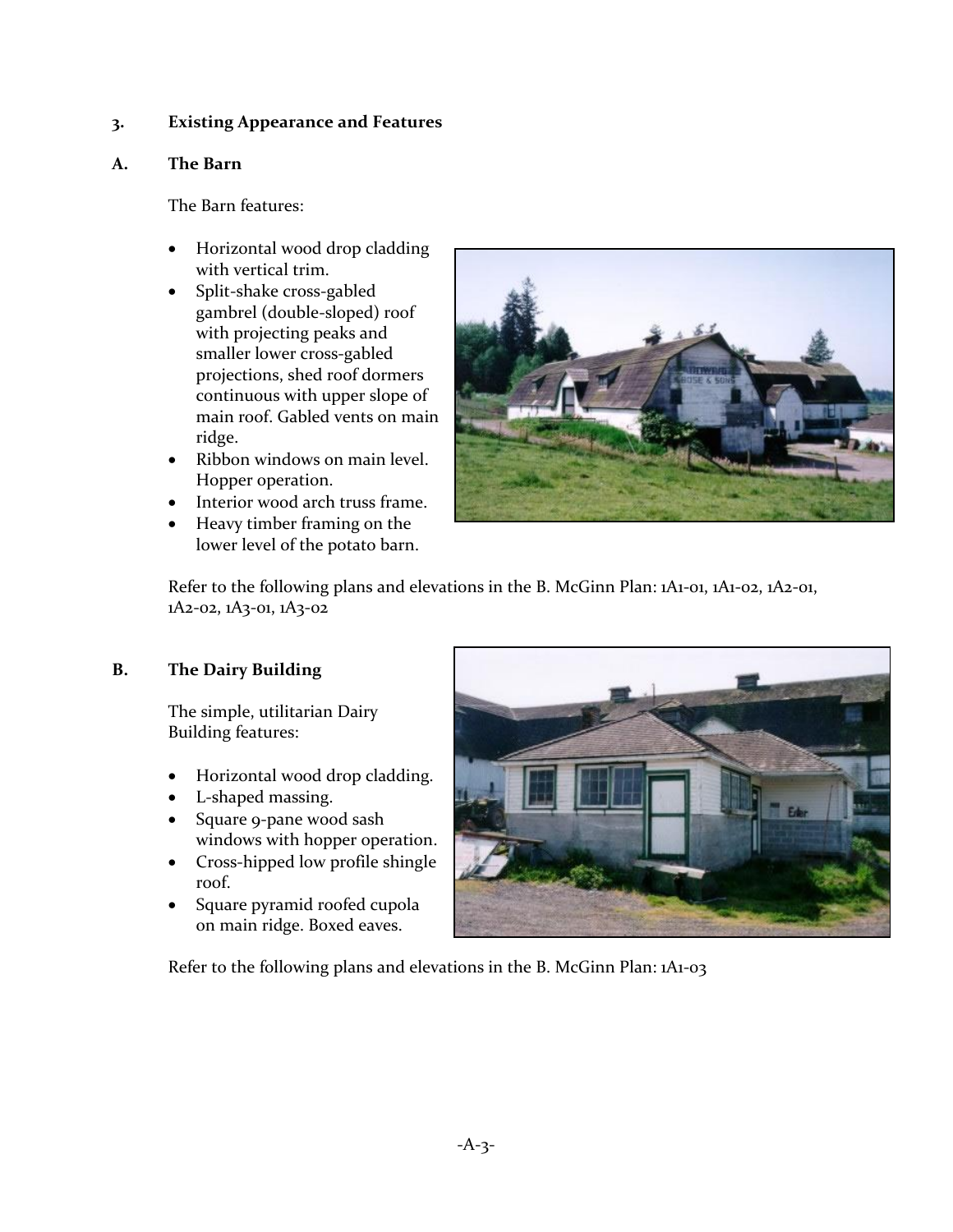### **C. The Henry John (Harry) Bose Farmhouse**

The  $1\frac{1}{2}$  story farmhouse features:

- Gabled roof with canted ridge ends.
- Shingle walls.
- 3-over-1 wood sash windows.
- Red brick chimneys.

Refer to the following plans and elevations in the B. McGinn Plan: 1A1-04, 1A2-03



## **PART II – MAINTENANCE, STANDARDS AND PERMIT APPROVALS**

### **1. General**

### **A. Requirement to Commence Renovations**

The relocation and restoration of the Buildings, including works that are consistent with Part III – Restoration Standards and Specifications, may commence at any time following the adoption of a by-law to enter into this Agreement and the issuance of a building permit authorizing the works.

### **B. Maintenance Strategy**

The strategy to ensure ongoing conservation of the Buildings shall consist of a Maintenance Plan and a Funding Strategy.

The Maintenance Plan shall be prepared with input from an Architect who is acceptable to the City, and who is knowledgeable in the restoration of heritage buildings. Issues to be addressed include water penetration and damage from sun, wind, weather and animals. Maintenance includes painting or staining, sealing, weather-stripping and the like.

The Funding Strategy shall include, but is not limited to, whether or not the Owner intends to absorb all the costs, undertake fund raising or seek government financial incentives, including those incentives available from the City.

The Owner shall submit a Maintenance Plan and Funding Strategy for review and approval by the General Manager, Planning and Development and the Heritage Advisory Commission within one year of the adoption of a by-law to enter into this Agreement.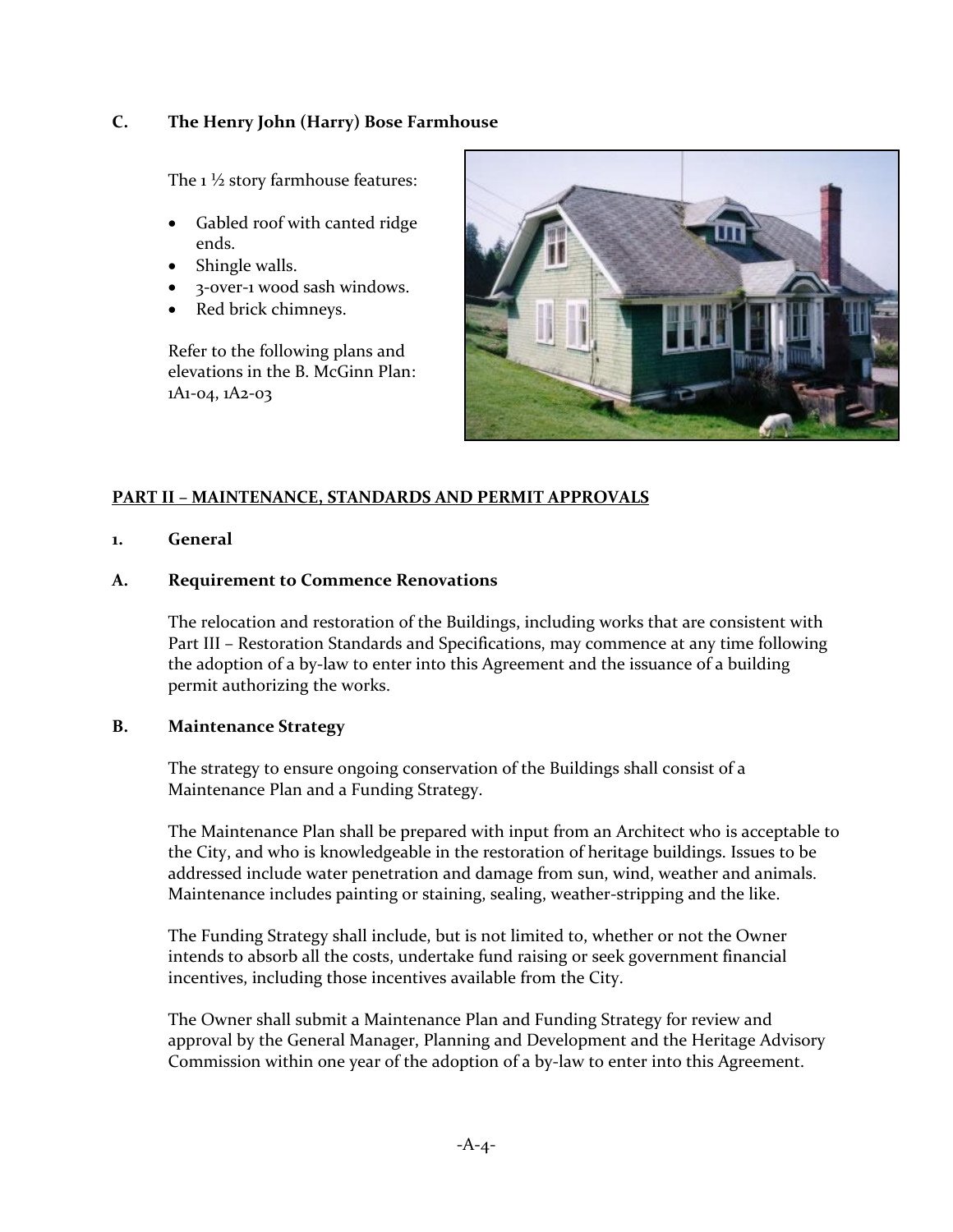If the intent is to have a strata titled development, the Owner as the owner developer will insure that the maintenance requirements discussed in this Agreement will be set out within the by-laws governing the strata titled development before the first meeting of the owners of the strata development. The by-laws that reflect these maintenance requirements, and the maintenance requirements themselves, shall not be changed without the prior written consent of the City.

The Maintenance Plan and Funding Strategy for the Buildings shall include, but not be limited to, the following:

- (a) A description and a time schedule for the restoration, renovations, additions, stabilization, repair, and replacement of the exterior elements, *landscaping* or other identified works on the Lands that constitute the character-defining elements and as identified in Part III – Restoration Standards and Specifications;
- (b) A description and time schedule for the ongoing maintenance of the elements, *landscaping* or other identified works on the Lands and other relevant details. Maintenance includes: painting, staining and sealing of the exterior cladding and trims, weather stripping, re-roofing, replacement of windows, doors and exterior cladding or trims to match the existing materials;
- (c) Ongoing maintenance of *landscaping*;
- (d) A colour scheme for the exterior of the Buildings;
- (e) A description of any matters noted in Part III Restoration Standards and Specifications or in the plans attached to this Agreement as requiring further details; and
- (f) A financial plan detailing the funding for the restoration and maintenance outlined above, including corporate sponsorships, annual budgets by the Owner or tenant, applications for government grants, strata fees, and other relevant details.

Refer to Section 9.0 Preventative Maintenance Plan in the B. McGinn Plan.

## **C. Amending an Established Maintenance Strategy**

An Owner may apply to the City to amend an existing Maintenance Plan and Funding Strategy. Any amendment is subject to approval by the General Manager, Planning and Development and if deemed necessary by the General Manager Planning and Development, the approval of the Heritage Advisory Commission.

### **2. Standards**

The "Standards and Guidelines for the Conservation of Historic Places in Canada", established under the Historic Places Program or successor guidelines as may be approved by the City, are to apply to all construction, maintenance, restoration or renovation works undertaken under Parts II or III on the Buildings.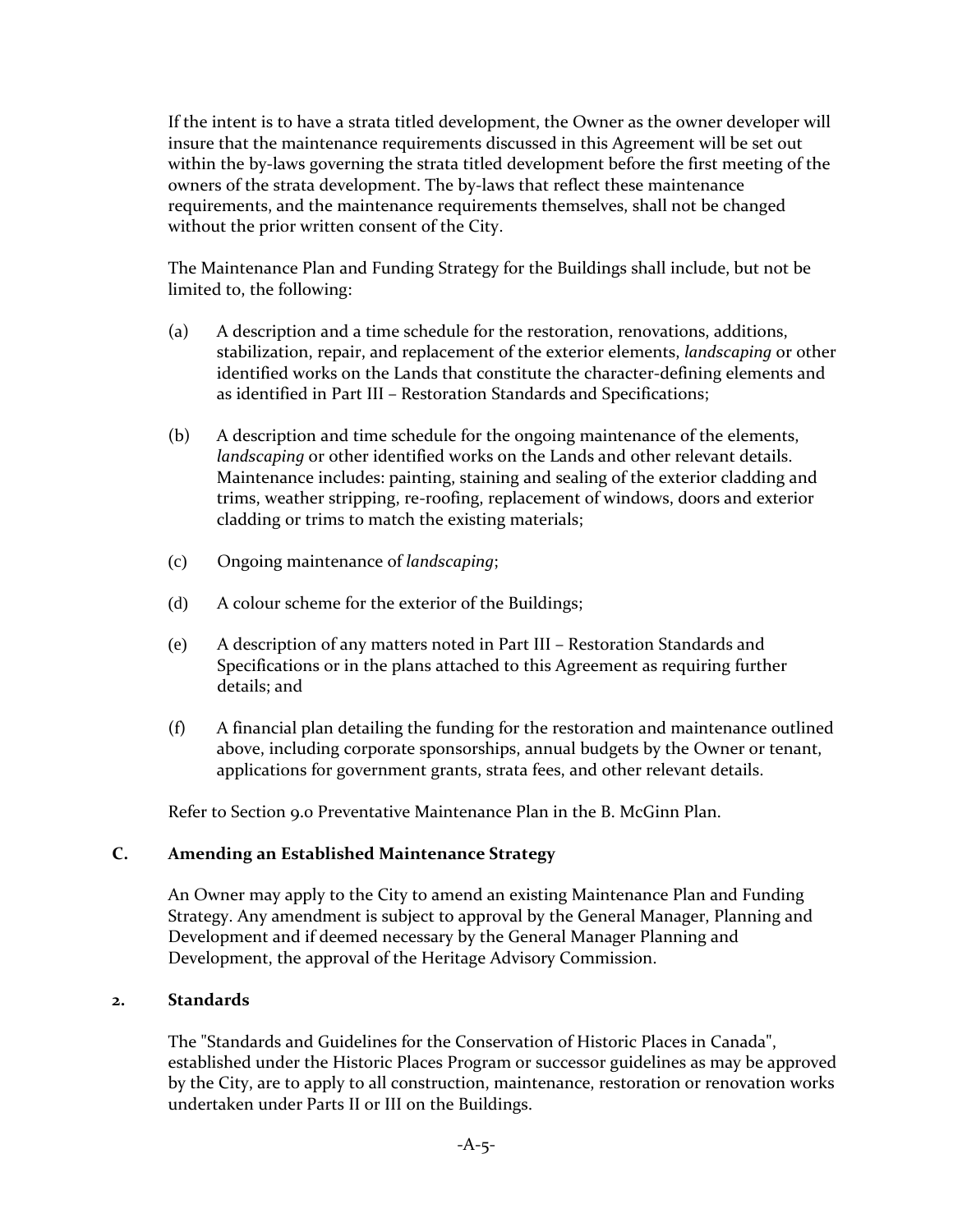Refer to Section 4.0 Conservation Standard Assessment in the B. McGinn Plan.

### **3. Timing and Phasing**

With respect to the phasing or timing of commencement or completion of action applying to the Lands, the restorations to the Buildings shall commence with the issuance of a building permit for the development on the Lands. The restorations to the Buildings may be done concurrently with the development. The restorations to the Potato and Machinery Storage Barn and the Dairy Building shall be included and completed in the first phase of development. The Owner shall insure that the restorations to the Potato and Machinery Storage Barn and the Dairy Building are completed and a final occupancy permit or equivalent for the Buildings shall be issued before occupancy being granted to the residential units forming the first phase of development. Should the restoration of the Potato and Machinery Storage Barn and the Dairy Building be less than 50% completed within the first phase of development, a bond equal to the full construction costs must be provided to the City. The restorations to the Henry John (Harry) Bose Farmhouse shall be completed in the second phase of development. The Owner shall insure that the restorations to the Henry John (Harry) Bose Farmhouse are completed and a final occupancy permit or equivalent for the Henry John (Harry) Bose Farmhouse shall be issued before occupancy being granted to the residential units forming the second phase of development. Should the restoration of the Henry John (Harry) Bose Farmhouse be less than 50% completed within the second phase of development, a bond equal to the full construction costs must be provided to the City.

## **4. Heritage Alteration Permit(s) Approval**

A. Changes to the Buildings, structures, or the exterior appearance of the Buildings, features on the Lands identified in the Conservation Plan or character-defining elements may require the Owner to apply for a heritage alteration permit or obtain approval from the City.

Proposed changes shall be referred to the Planning & Development Department of the City prior to the commencement of any work to determine if the changes require or do not require a heritage alteration permit.

- B. A heritage alteration permit may not be required for alterations including, but not limited to, the following:
	- (a) Changes to the Conservation Plan that are considered by the City Architect to be minor in nature and not affecting the character-defining elements of the Buildings;
	- (b) Restorations considered by the City Architect to be consistent with the original design, being made to replace stylistically foreign elements and done in consultation with an independent architect acceptable to the City with experience in restoration of heritage buildings; or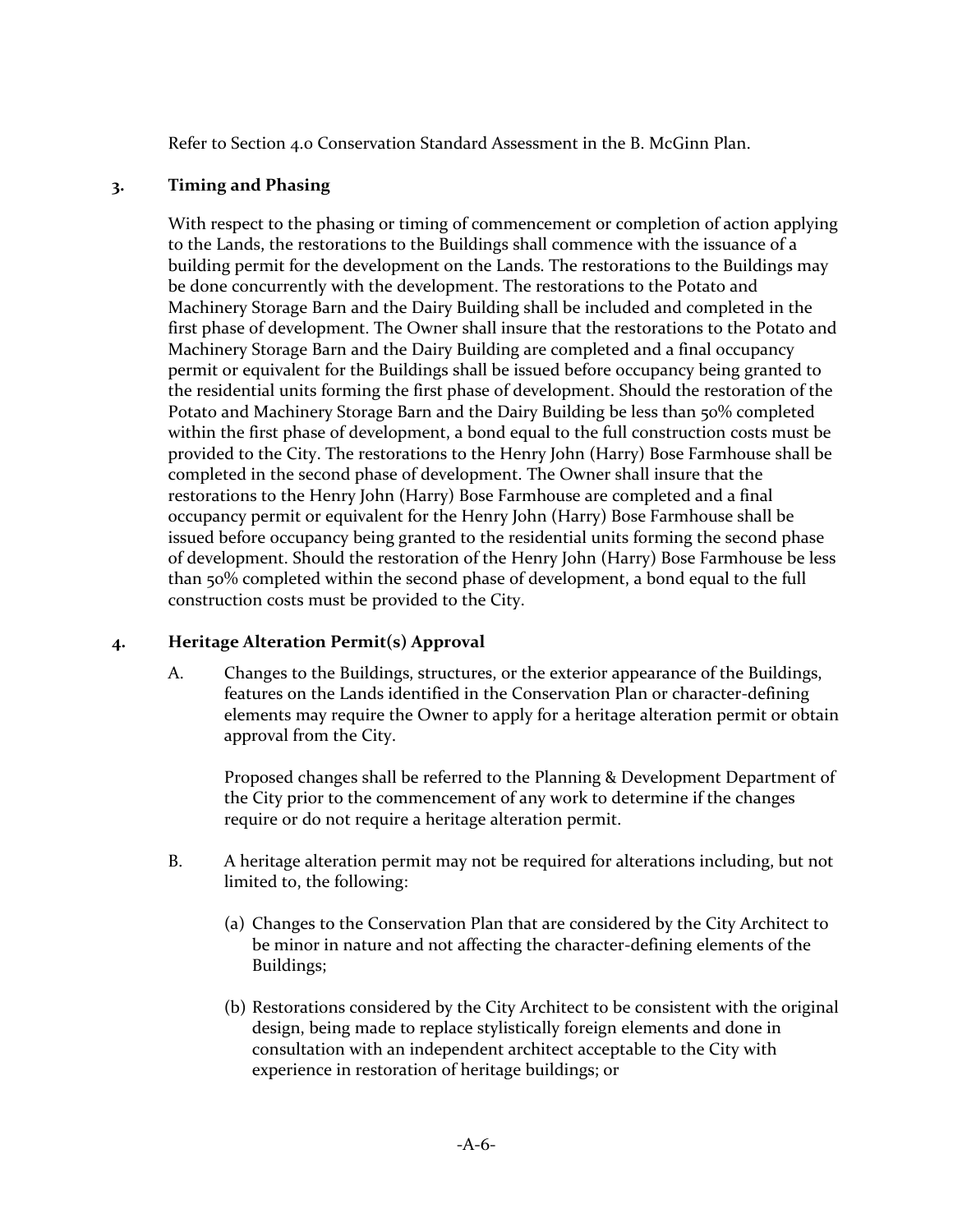- (c) Simple repair and maintenance of existing elements not affecting the building structure, exterior or interior appearance of the Buildings.
- C. A heritage alteration permit shall be required for alterations including, but not limited to, the following:
	- (a) Changes to the structure of the Buildings;
	- (b) Changes to the exterior appearance of the Buildings;
	- (c) Replacement of existing elements and/or construction of additions;
	- (d) Changes to the external appearance of the Buildings due to interior renovations.

If a heritage alteration permit is determined to be required, the Owner shall apply to the City for a heritage alteration permit before undertaking any of the works listed in this Section 4.C.

After the heritage alteration permit application is submitted, the heritage alteration permit will be considered for issuance by City Council upon the recommendation of the General Manager of Planning and Development and the Heritage Advisory Commission, or by a City official delegated by City Council.

### **5. Building Permit Approval**

Construction, alterations or other actions to be authorized by a building permit shall be consistent with the Conservation Plan, the B. McGinn Plan, and/or heritage alteration permits sanctioning construction, alterations or other actions.

As the Buildings are recognized as a historic site, Building Code equivalencies may be used to lessen visual impacts on the historical appearance or authenticity of the Buildings. To utilize Building Code equivalencies, the Owner shall retain a qualified architect that is acceptable to the City Architect.

### **PART III – RESTORATION STANDARDS AND SPECIFICATIONS**

### **A. The Potato and Machinery Barn**

### **1. Foundation:**

Test pits have been dug as select areas of the Barn perimeter and preliminary geotechnical advisement is for a sectional underpinning for the Barn exterior foundation wall. A new concrete slab on grade will be installed on the interior. The east wall of the Barn is, essentially, a retaining wall and needs to be structurally braced on the interior. Steel, diagonally braced frames will be installed along the east wall, as shown in the drawings included in the B. McGinn Plan.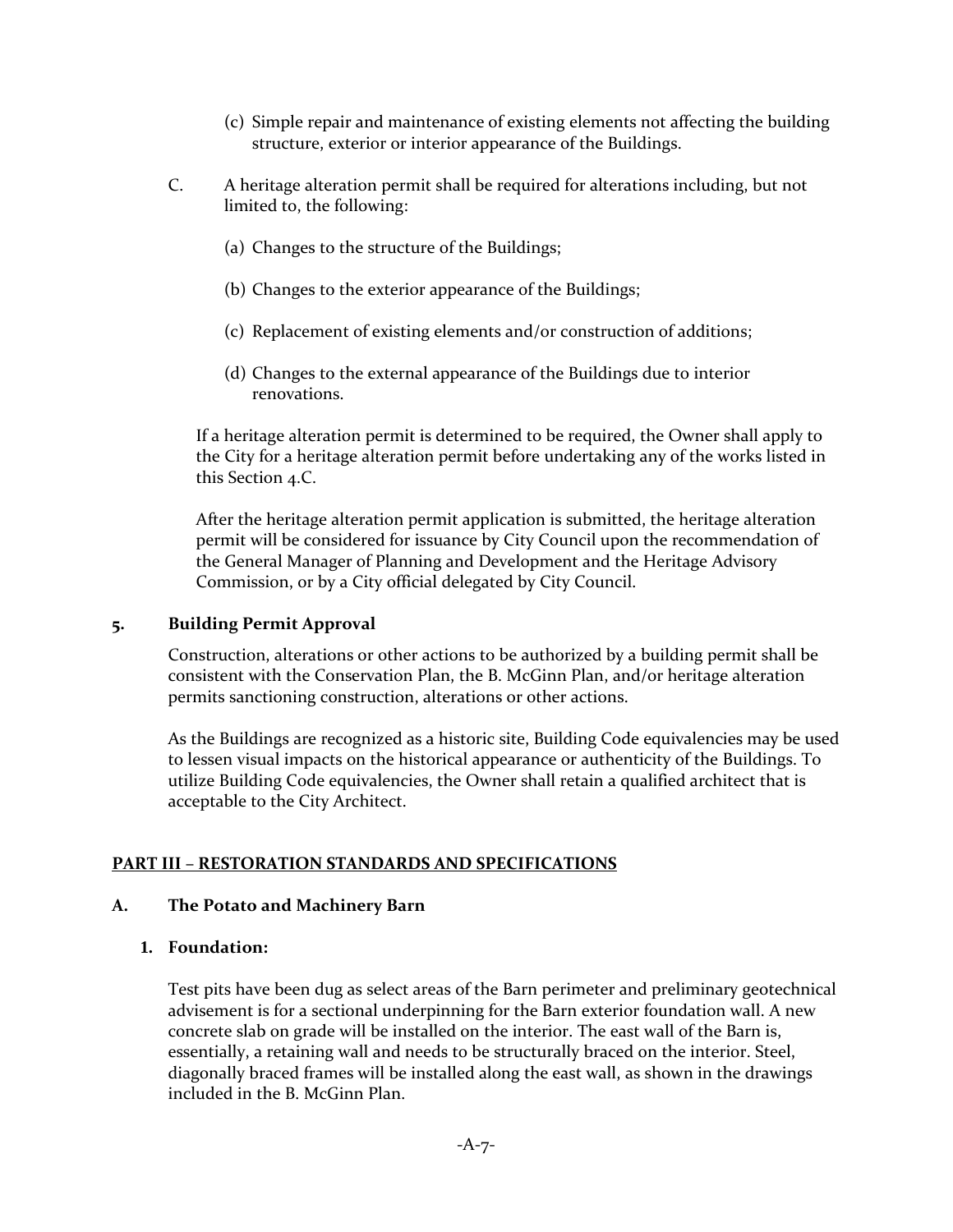Refer to section 3.4.1.1 Foundation in the B. McGinn Plan.

### **2. Roof Structure and Cladding:**

It is expected to be able to retain the Potato and Machinery Barn trusses, beams and rafters as they are, and augment the structure through tension rods or cables, thereby preserving the structurally expressive character of the interior space.

It is likely that all of the roof boards will need replacement. A new roof surface of custom long split shakes will be installed.

Refer to section 3.4.1.2 Roof Structure and Cladding in the B. McGinn Plan.

### **3. Building Envelope, Exterior, Wood Detailing and Trims:**

Cladding on the Potato and Machinery barn will be retained and preserved where in reasonable condition, and selectively replaced where deteriorated. The building cladding and trim will be prepared and painted the original colours.

Following full photo documentation and colour analysis, the surviving gable-end painted signage will be carefully outlined and professionally re-painted by hand, exactly replicating the original colours, lettering, and overall effect.

Original windows exposed to  $64<sup>th</sup>$  Avenue and the two original shed dormers on the east and west elevations with their wood muntined windows will be restored.

Rooftop ventilators rooftop ventilators and other distinctive features, such as the electrical conductor connections near the east barn doors and the wires/wire frames/conductors (2 sets) located on the north elevation of the barn will be retained and restored.

Existing Barn doors will be restored, utilizing as much original fabric as possible.

New construction will include a butt-glazed south wall of the potato barn to allow a dramatic view of the barn's interior structure from the shared entry and breezeway with the amenity building.

The body (wood siding) shall be painted with Benjamin Moore 2143-70 Simply White. The trim (window frames, casing, fascia, soffit, and eaves) shall be painted with Benjamin Moore 2043-10 Absolute Green.

Refer to section 3.4.1.3 Building Envelope, Exterior, Wood Detailing and Trims in the B. McGinn Plan.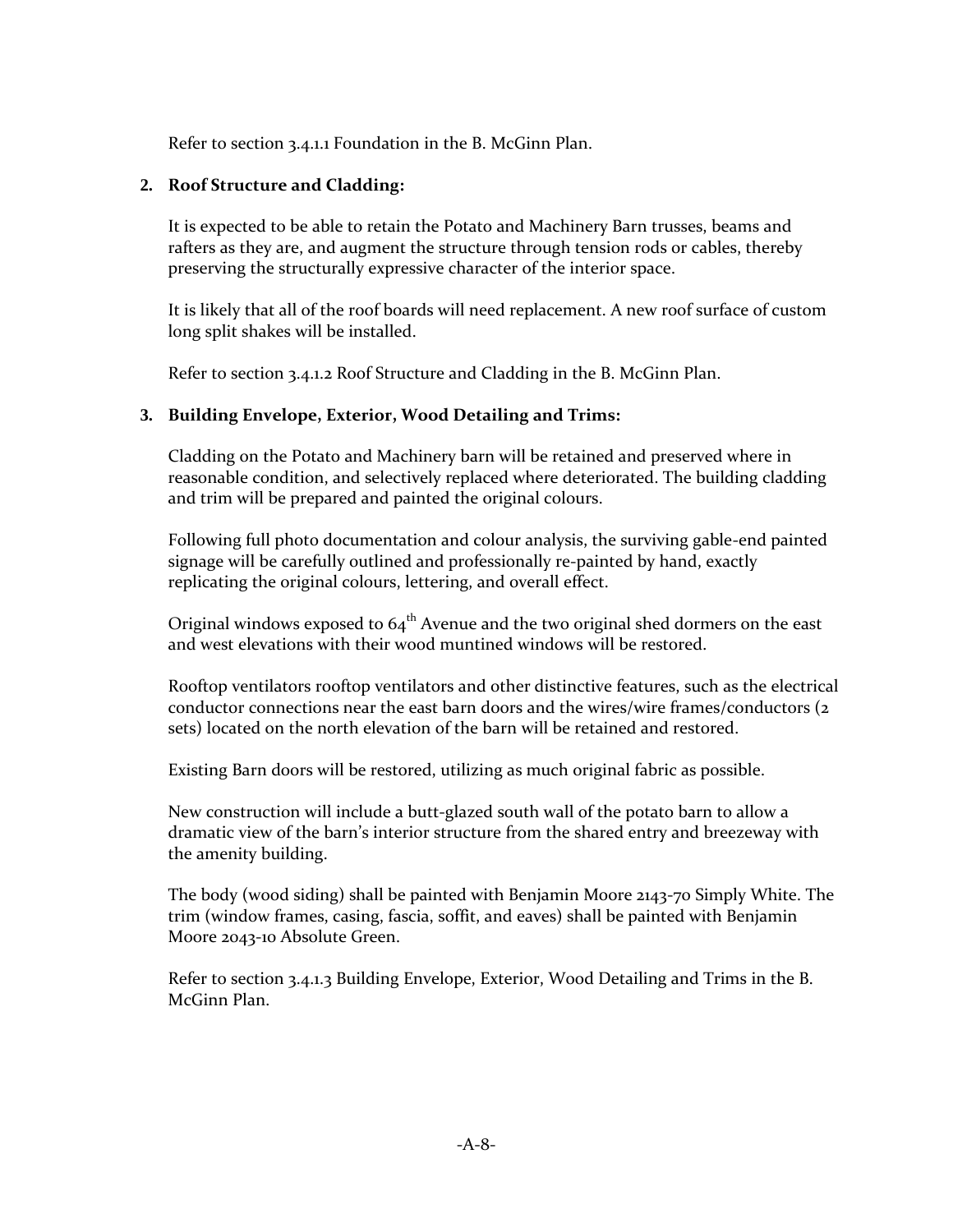### **4. Interior Condition:**

Except as provided for in this Conservation Plan, changes to the interior of the Potato and Machinery Storage Barn that affect the exterior appearance are not permitted without prior issuance of a heritage alteration permit.

For all practical purposes, the existing Potato and Machinery Barn interior character will be preserved; contemporary lateral upgrades will be discreetly located, but exposed to view. Surviving interior fittings from the Dairy Barn and Calving Barn, such as the manure hopper system and foot pedal operated valves at each stanchion, will be salvaged for possible re-use as artifacts comprising part of the Interpretive Exhibit in the Dairy Building.

Refer to section 3.4.1.4 Barn Interior Construction in the B. McGinn Plan.

### **5. New Construction:**

New construction will include a butt-glazed south wall of the potato barn to allow a dramatic view of the barn's interior structure from the shared entry and breezeway with the amenity building.

New construction not provided for in this Conservation Plan will be subject to a heritage alteration permit.

#### **6. Landscaping:**

*Landscaping* shall reflect the farmhouse landscape including, but not limited to: orchard plantings along 64 Avenue; community garden plots; and replica rockeries.

*Landscaping* in the vicinity of the Potato and Machinery Storage Barn shall be planted and maintained as required in the development permit issued by Council for the Lands.

### **7. Accessory Buildings and Structures:**

No additions or placement of accessory buildings or structures shall be permitted within 3 metres of the Potato and Machinery Storage Barn or the recall of the 1939 barn addition/ silos without first obtaining a heritage alteration permit.

### **8. Plans and Elevations:**

The plans and elevations attached to the B. McGinn Plan form part of this Heritage Conservation Plan.

These attachments depict the above described and additional details regarding the standards and specifications for relocation, restoration, rehabilitation, replication, repair, replacement or maintenance to be undertaken and completed pursuant to this Conservation Plan.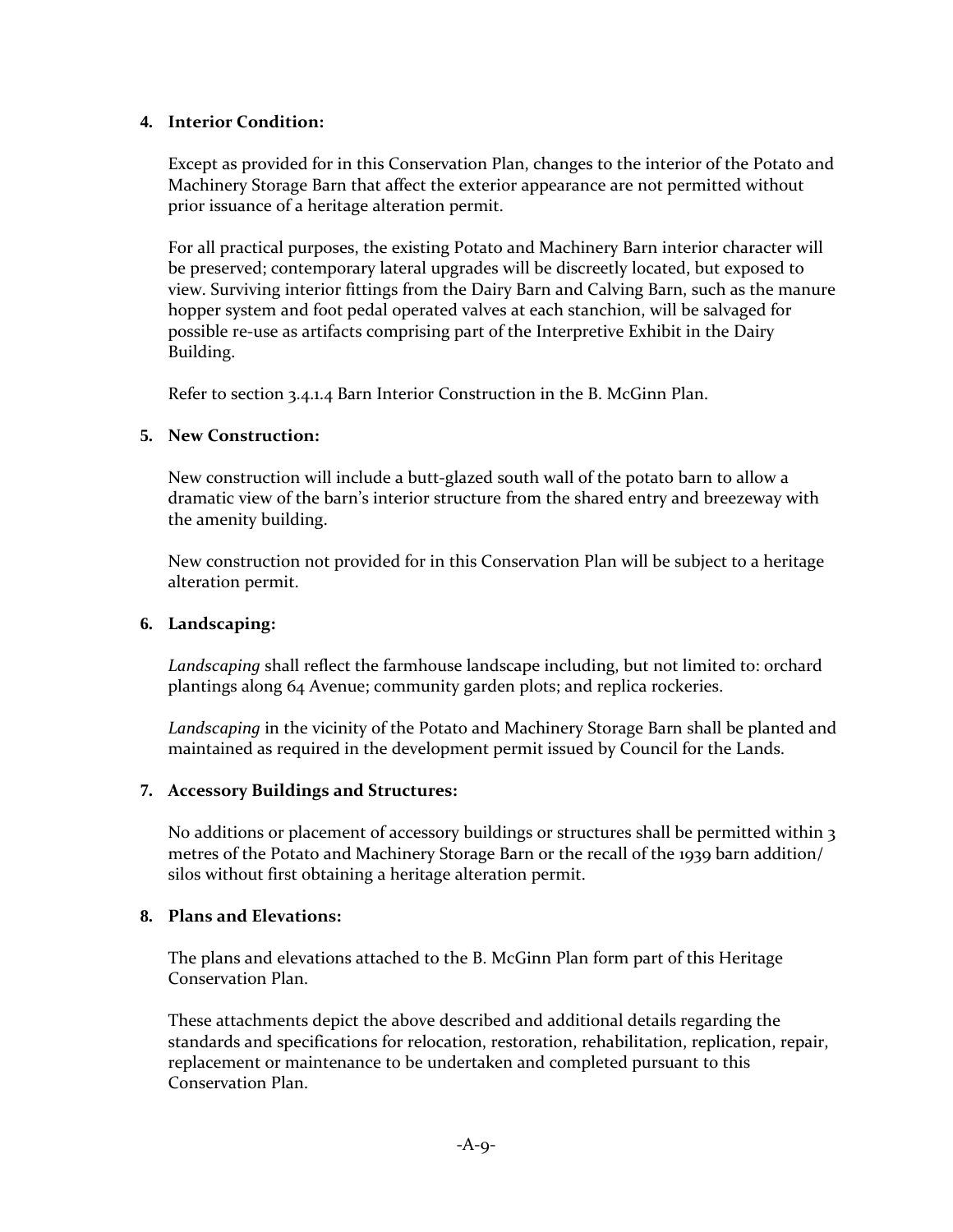Refer to the following plans and elevations in the B. McGinn Plan: L3.8, 2A1.01, 2A1.02, 2A2.01, 2A2.02, 2A4-01

## **9. Other:**

Minor changes to the provisions of Part III that do not affect the character defining elements or that improve the authenticity of the restorations, may be approved by the City Architect, in consultation with the Heritage Advisory Commission.

# **B. The Dairy Building**

# **1. Foundation:**

The Dairy Building shall be restored to its original 1948 appearance and retained in its original location. The building interiors do not require structural upgrade. Concrete spread footings will be installed to support the re-constructed west deck.

Refer to section 3.4.2.1 Foundation in the B. McGinn Plan.

# **2. Roof Structure and Cladding:**

A new roof surface of No. 1 Red cedar sawn shingles will be installed. New regletted step flashing in enamelled sheet iron will be installed at the chimney.

Refer to section 3.4.2.2 Roof Structure and Cladding in the B. McGinn Plan.

# **3. Building Envelope, Exterior, Wood Detailing and Trims:**

The Dairy Building is in fairly good condition, requiring basic maintenance to the envelope. The exterior of the Dairy building will be restored to its 1948 original appearance, including the re-instatement of the west deck and the missing support post and stair.

Missing window sashes shall be replaced and existing window frames shall be repaired to match existing. Windows shall be selectively reglazed. All wood windows shall be prepared and repainted. Missing panes shall be replaced with period glass (salvaged rolled glass from the early twentieth century).

The existing wood panel sliding door shall be repaired with a new bottom trim board. The existing hanger and rail assembly shall be reconditioned. The existing damaged gutter shall be replaced. The existing brick masonry chimney shall be repointed and cleaned.

The body (wood siding) shall be painted with Benjamin Moore 2143-70 Simply White. The trim (window frames, casing, fascia, soffit, and eaves) shall be painted with Benjamin Moore 2043-10 Absolute Green.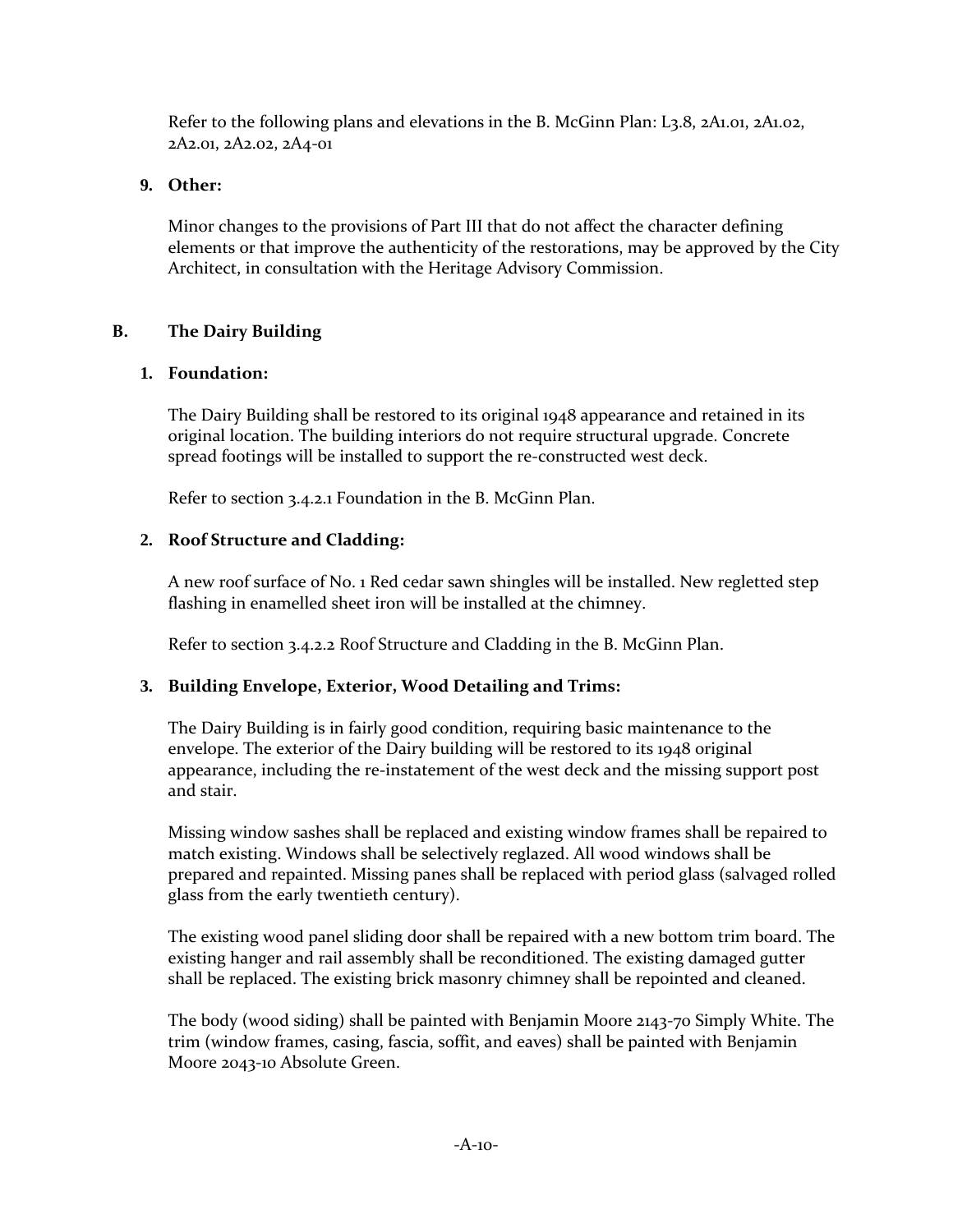Refer to section 3.4.2.3 Building Envelope, Exterior, Wood Detailing and Trims in the B. McGinn Plan.

### **4. Interior Condition:**

Except as provided for in this Conservation Plan, changes to the interior of the Dairy Building that affect the exterior appearance are not permitted without prior issuance of a Heritage Alteration Permit.

Minor electrical and plumbing upgrades are permitted to allow the re-use of the building as a gardener's shed and secure on-site location for interpretive panels.

Refer to section 3.4.2.4 Interior Condition in the B. McGinn Plan.

### **5. New Construction:**

New construction not provided for in this Conservation Plan will be subject to a Heritage Alteration Permit.

### **6. Landscaping:**

*Landscaping* shall reflect the farmhouse landscape including, but not limited to: orchard plantings along 64 Avenue; community garden plots; and replica rockeries.

*Landscaping* in the vicinity of the Dairy Building shall be planted and maintained as required in the development permit issued by Council for the Lands.

## **7. Accessory Buildings and Structures:**

No additions or placement of accessory buildings or structures shall be permitted within 3 metres of the Dairy Building without first obtaining a heritage alteration permit.

## **8. Plans and Elevations:**

The plans and elevations attached to the B. McGinn Plan form part of this Heritage Conservation Plan.

These attachments depict the above described and additional details regarding the standards and specifications for relocation, restoration, rehabilitation, replication, repair, replacement or maintenance to be undertaken and completed pursuant to this Conservation Plan.

Refer to the following plans and elevations in the B. McGinn Plan: 2A1-03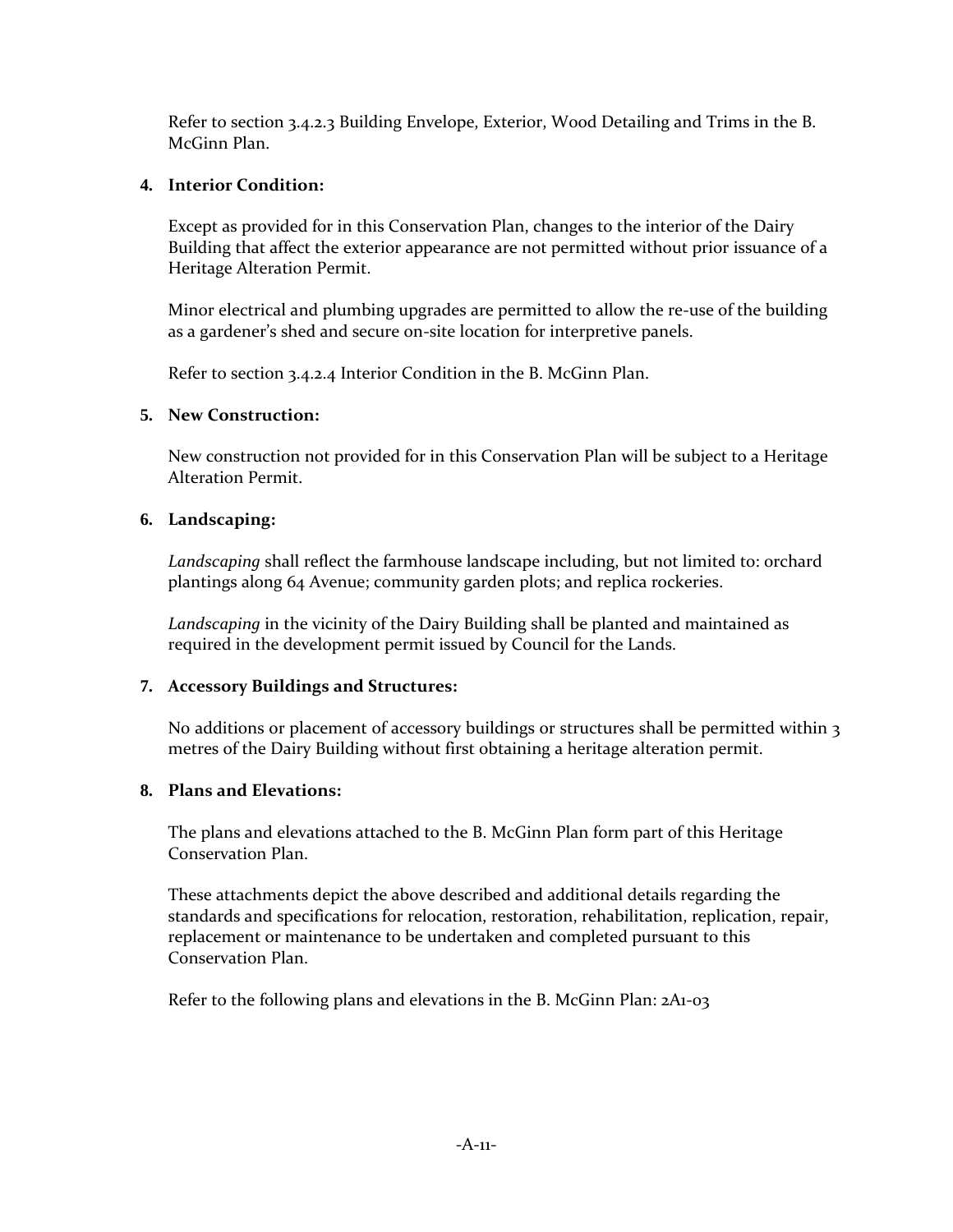### **9. Other:**

Minor changes to the provisions of Part III that do not affect the character defining elements or that improve the authenticity of the restorations, may be approved by the City Architect, in consultation with the Heritage Advisory Commission.

### **C. The Henry John (Harry) Bose Farmhouse**

### **1. Foundation:**

The Henry John (Harry) Bose Farmhouse will be relocated from its current location to a new central location and set on a new reinforced concrete foundation with crawlspace. Existing wood windows at the crawlspace level will be retained and restored as necessary.

Refer to section 3.4.3.1 Foundation in the B. McGinn Plan.

### **2. Roof Structure and Cladding:**

A new No. 1 red cedar sawn shingle roof surface will be installed on the farmhouse. New enamelled sheet steel step flashing will be installed on the existing brick chimneys. The fireplace chimney will be braced and moved with the house, but the furnace chimney is too tall and slender to sustain a move and will be dismantled and rebuilt with the original salvaged brick. The fireplace brick chimney will be repointed and cleaned in the relocated location. The fireplace chimney will be set on a new concrete foundation integral to the foundation wall and the furnace chimney will be supported on framing within the attic.

Refer to section 3.4.3.2 Roof Structure and Cladding in the B. McGinn Plan.

## **3. Building Envelope, Exterior, Wood Detailing and Trims:**

The farmhouse requires some sash replacement and reglazing and new exterior paint. Some selective wood shingle cladding replacement and brick masonry repointing/ cleaning are required.

Apart from a new rear stair and a reconfigured rear porch and door, the building's exterior superstructure shall be restored to its original appearance.

The body (shingle siding) shall be painted with Benjamin Moore 2043-10 Absolute Green. The trim (window frames, casing, fascia, soffit, eaves, and wood siding at basement level) shall be painted with Benjamin Moore 2143-70 Simply White.

Refer to section 3.4.3.3 Building Envelope, Exterior, Wood Detailing and Trims in the B. McGinn Plan.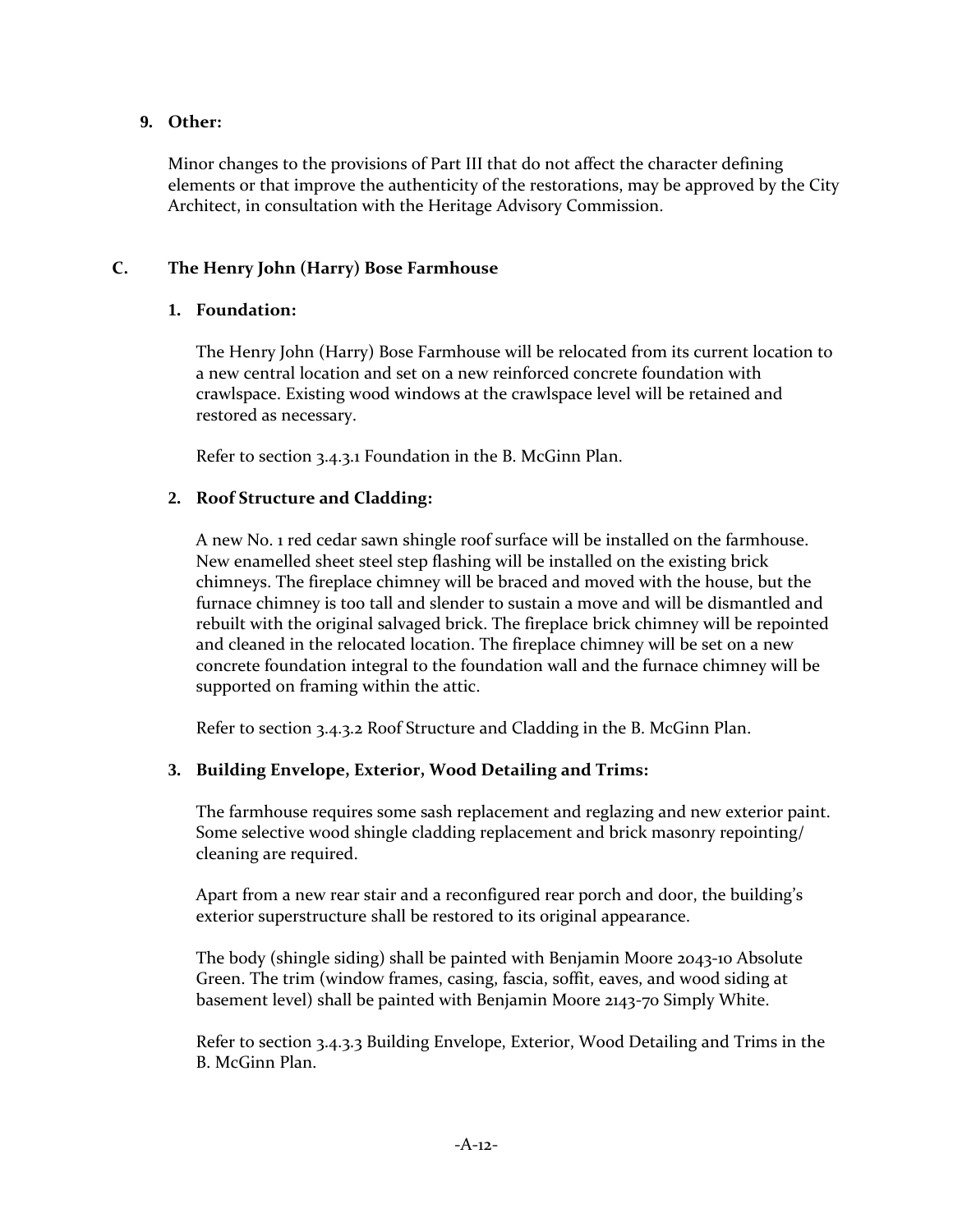### **4. Interior Condition:**

Except as provided for in this Conservation Plan, changes to the interior of the Henry John (Harry) Bose Farmhouse that affect the exterior appearance are not permitted without prior issuance of a Heritage Alteration Permit.

Most of the interiors are original, including doors and hardware, and have strong heritage character. The interior window casings shall be retained and reused in the rehabilitation. Where possible, existing fir flooring and baseboard will be retained.

Refer to section 3.4.3.4 Interior Condition in the B. McGinn Plan.

## **5. New Construction:**

New construction not provided for in this Conservation Plan will be subject to a Heritage Alteration Permit.

### **6. Landscaping:**

*Landscaping* shall reflect the farmhouse landscape including, but not limited to: orchard plantings along 64 Avenue; community garden plots; and replica rockeries.

*Landscaping* in the vicinity of the Farmhouse shall be planted and maintained as required in the development permit issued by Council for the Lands.

## **7. Accessory Buildings and Structures:**

No additions or placement of accessory buildings or structures shall be permitted within 3 metres of the Henry John (Harry) Bose Farmhouse without first obtaining a heritage alteration permit.

## **8. Plans and Elevations:**

The plans and elevations attached to the B. McGinn Plan form part of this Heritage Conservation Plan.

These attachments depict the above described and additional details regarding the standards and specifications for relocation, restoration, rehabilitation, replication, repair, replacement or maintenance to be undertaken and completed pursuant to this Conservation Plan.

Refer to the following plans and elevations in the B. McGinn Plan: 2A1-04, 2A1-05, 2A2-03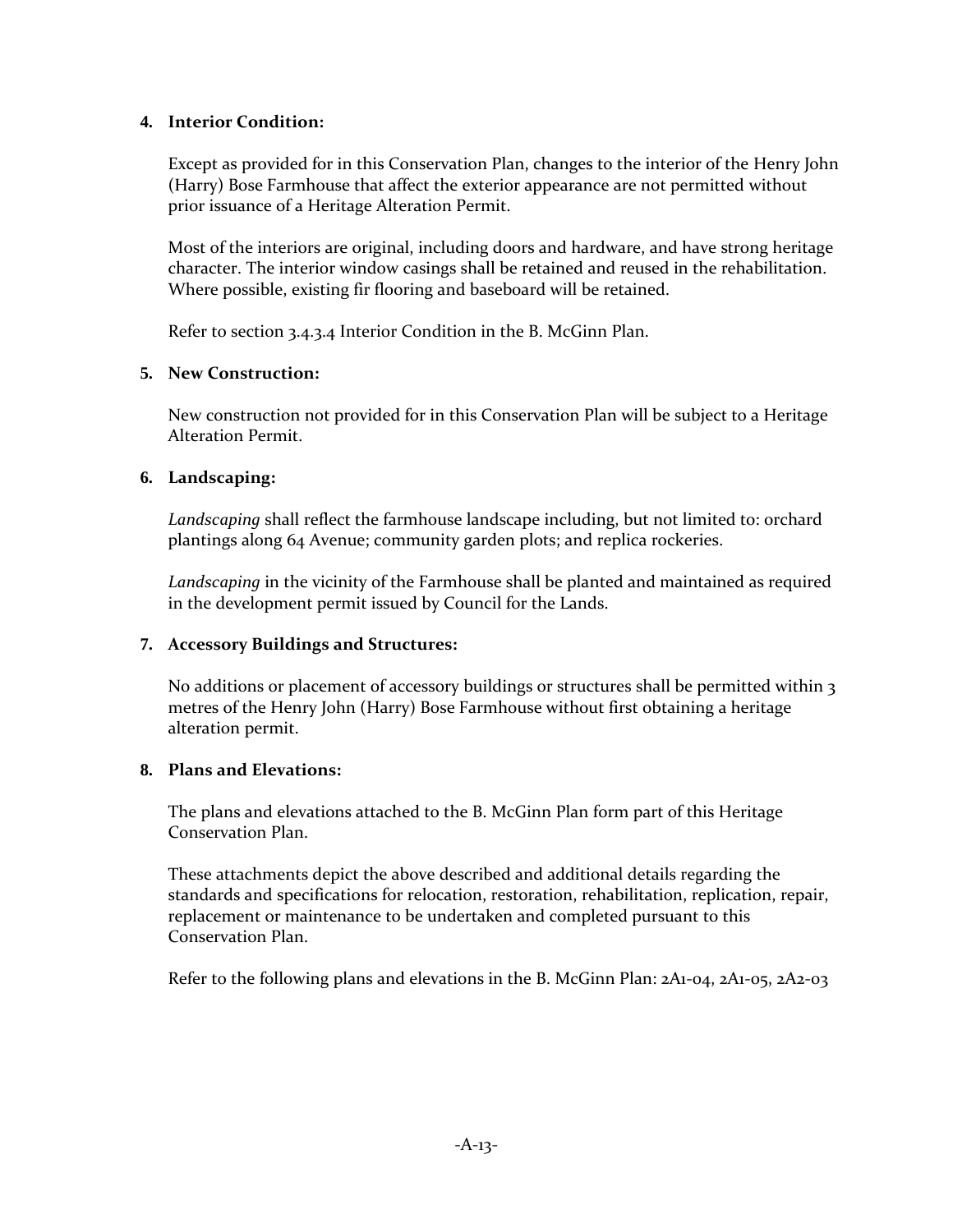### **9. Other:**

Minor changes to the provisions of Part III that do not affect the character defining elements or that improve the authenticity of the restorations, may be approved by the City Architect, in consultation with the Heritage Advisory Commission.

(Note: Terms used in Schedule "A" of this Agreement that are italicized are defined in Surrey Zoning By-law, 1993, No. 12000, as amended, and shall take their meaning from the By-law.)

v:\wp-docs\admin & policy\13data\apr-jun\06100956es.docx DRV 10/30/13 10:16 AM